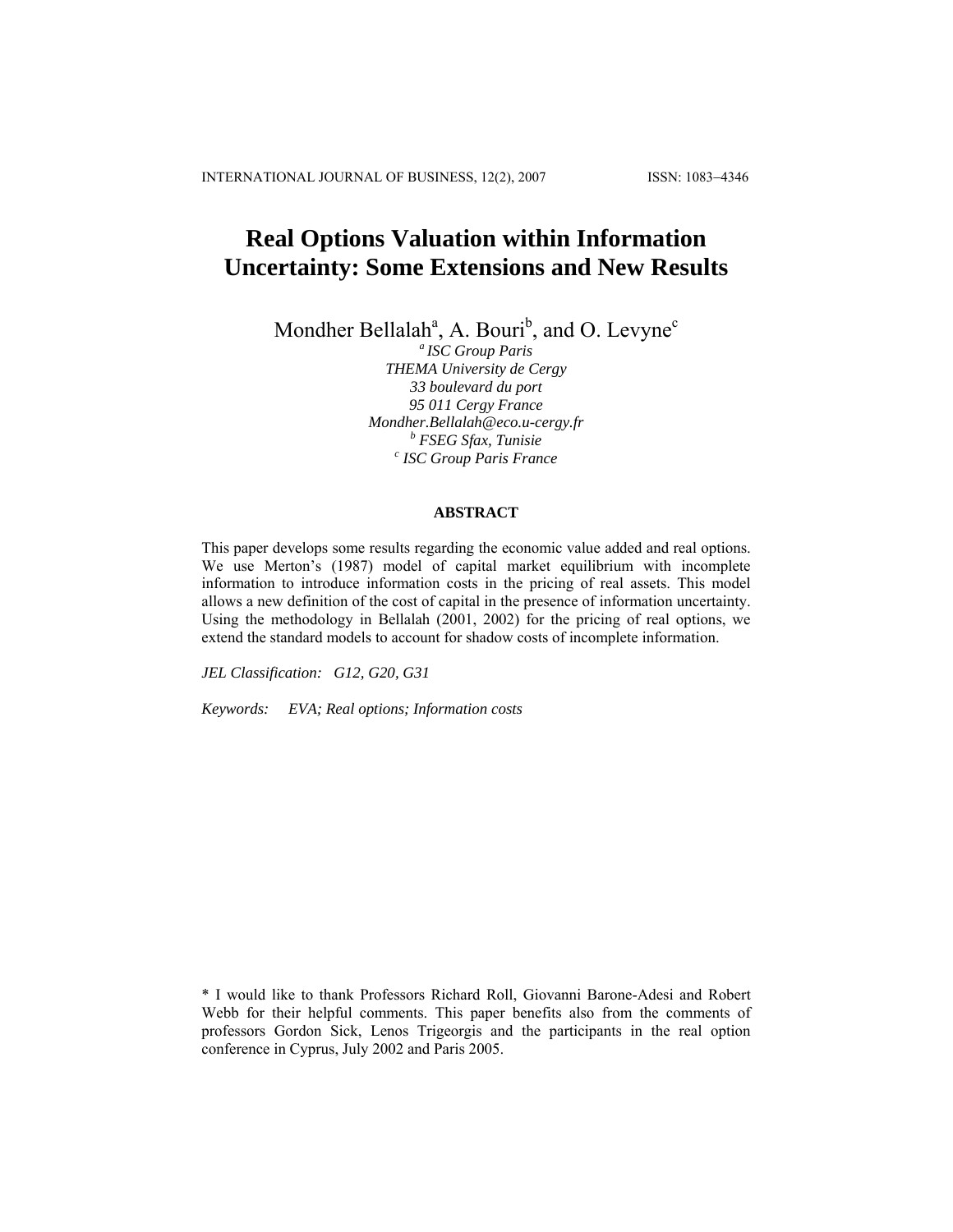## **I. INTRODUCTION**

Over the last two decades, a body of academic research takes the methodology used in financial option pricing and applies it to real options in what is well known as real options theory. This approach recognizes the importance of flexibility in business activities. Today, options are worth more than ever because of the new realities of the actual economy: information intensity, instantaneous communications, high volatility, etc.

Financial models based on complete information might be inadequate to capture the complexity of rationality in action. As shown in Merton (1987), the "true" discounting rate for future risky cash flows must be coherent with his simple model of capital market equilibrium with incomplete information. This model can be used in the valuation of real assets<sup>1</sup>.

Managers are interested not only in real options, but also in the latest outgrowth in DCF analysis; the Economic Value Added. EVA simply means that the company is earning more than its cost of capital on its projects. EVA is powerful in focusing senior management attention on shareholder value. Its main message concerns whether the company is earning more than the cost of capital. It says nothing about the future and on the way the companies can capitalize on different contingencies. Hence, a useful criterion must account for both the DCF analysis and real options. The NPV and the EP (economic profit) ignore the complex decision process in capital investment. In fact, business decisions are in general implemented through deferral, abandonment, expansion or in series of stages. This paper accounts for the effects of information costs in the valuation of derivatives as in Bellalah (2001).

The structure of the paper is as follows. Section II presents a simple framework for the valuation of the firm and its assets using the concept of economic value added in the presence of information costs. Section III develops a simple analysis for the valuation of real options within information uncertainty. Section IV develops a context for the pricing of real options in a continuous-time setting using Standard and complex options. In particular, we extend the model in Triantis and Hodder (1990) for the valuation of flexibility as a complex option within information uncertainty. Section V develops some simple models for the pricing of real options in a discrete time setting by accounting for the role of shadow costs of incomplete information. We first extend the Cox, Ross and Rubinstein (1979) model to account for information costs. Then, we use the generalization in Trigeorgis (1990) for the pricing of several complex investment opportunities with embedded real options.

#### **II. FIRM VALUATION UNDER INCOMPLETE INFORMATION**

We remind first Merton's (1987) model and the definition of the shadow costs of incomplete information.

### **A. Merton's model**

Merton's model may be stated as follows:

$$
Rs - R = \beta_s [\overline{R}_m - R] + \lambda_s - \beta_s \lambda_m
$$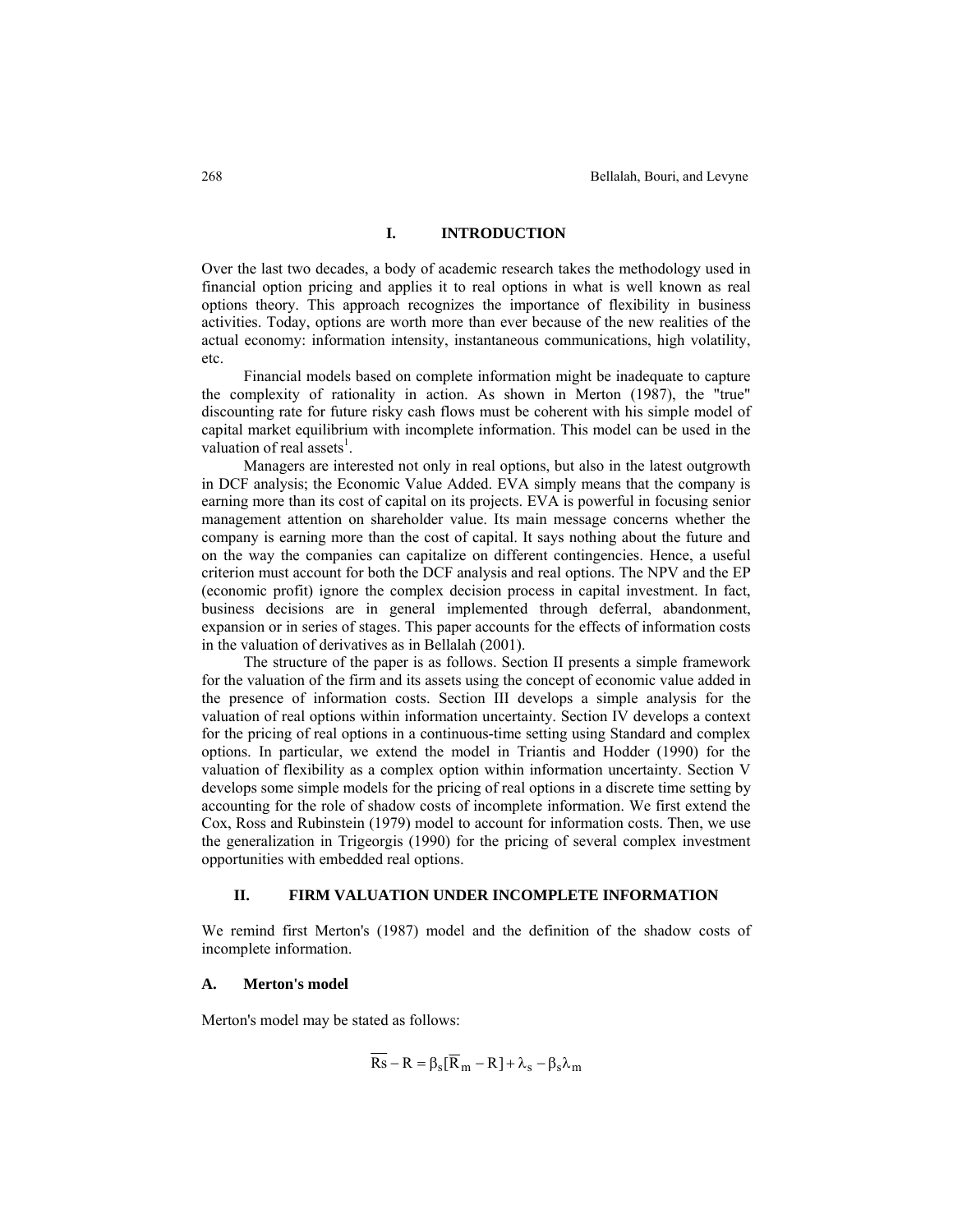where  $\overline{R}_s$ : the equilibrium expected return on security S;  $\overline{R}_m$ : the equilibrium expected return on the market portfolio; R: one plus the riskless rate of interest, r;

 $Var(Rm)$  $\beta = \frac{\text{cov}(Rs/Rm)}{s}$ : The beta of security S;  $\lambda_s$ : the equilibrium aggregate "shadow cost"

for the security S ;  $\lambda_{m}$ : the weighted average shadow cost of incomplete information over all securities in the market place.

The CAPM of Merton (1987), referred to as the CAPMI is an extension of the standard CAPM to a context of incomplete information. When  $\lambda_m = \lambda_{s=0}$ , this model reduces to the standard CAPM of Sharpe (1964), Lintner (1965) and Mossin (1966).

#### **B. Economic Value Added, EVA, and Information Costs**

In standard financial theory, every company's ultimate aim is to maximize shareholders' wealth. The maximization of value is equivalent to the maximization of long-term yield on shareholders' investment. Currently, EVA is the most popular Value based measure.

A manager accepts a project with positive NPV; i.e; for which the internal rate of return IRR is higher than the cost of capital. With practical performance measuring, the rate of return to capital is used because the IRR can not be measured. However, the accounting rate of return is not an accurate estimate of the true rate of return. As shown in several studies, ROI underestimates the IRR in the beginning of the period and overestimates it at the end. This phenomenon is known as wrong periodizing.

The EVA valuation technique provides the true value of the firm regardless of how the accounting is done. The EVA is a simply a modified version of the standard DCF analysis in a context where all of the adjustments in the EVA to the DCF must result net to zero.

EVA can be superior to accounting profits in the measurement of value creation. In fact, EVA recognizes the cost of capital and, the riskiness of the company. Maximizing EVA can be set as a target while maximizing an accounting profit or accounting rate of return can lead to an undesired outcome. The weighted average cost of capital, WACC, is computed using Merton's (1987) model of capital market equilibrium with incomplete information for the cost of equity component. The WACC is computed using the CAPMI. Stewart (1990) defines the EVA as the difference between the Net operating profit after taxes (NOPAT) and the cost of capital. EVA gives the same results as the discounted cash flow techniques or the Net present value (NPV). It can be described by one of the three equivalent formulas:

 $EVA = NOPATH - Cost of capital x (Capital employed)$ 

or

 $EVA = Rate of return - Cost of capital x (capital employed)$ 

or

EVA = (ROI - WACC) Capital employed with Rate of return = NOPAT/Capital,

where Capital = Total balance sheet - non-interest bearing debt at the beginning of the year. ROI = the return on investment after taxes, i.e; an accounting rate of return.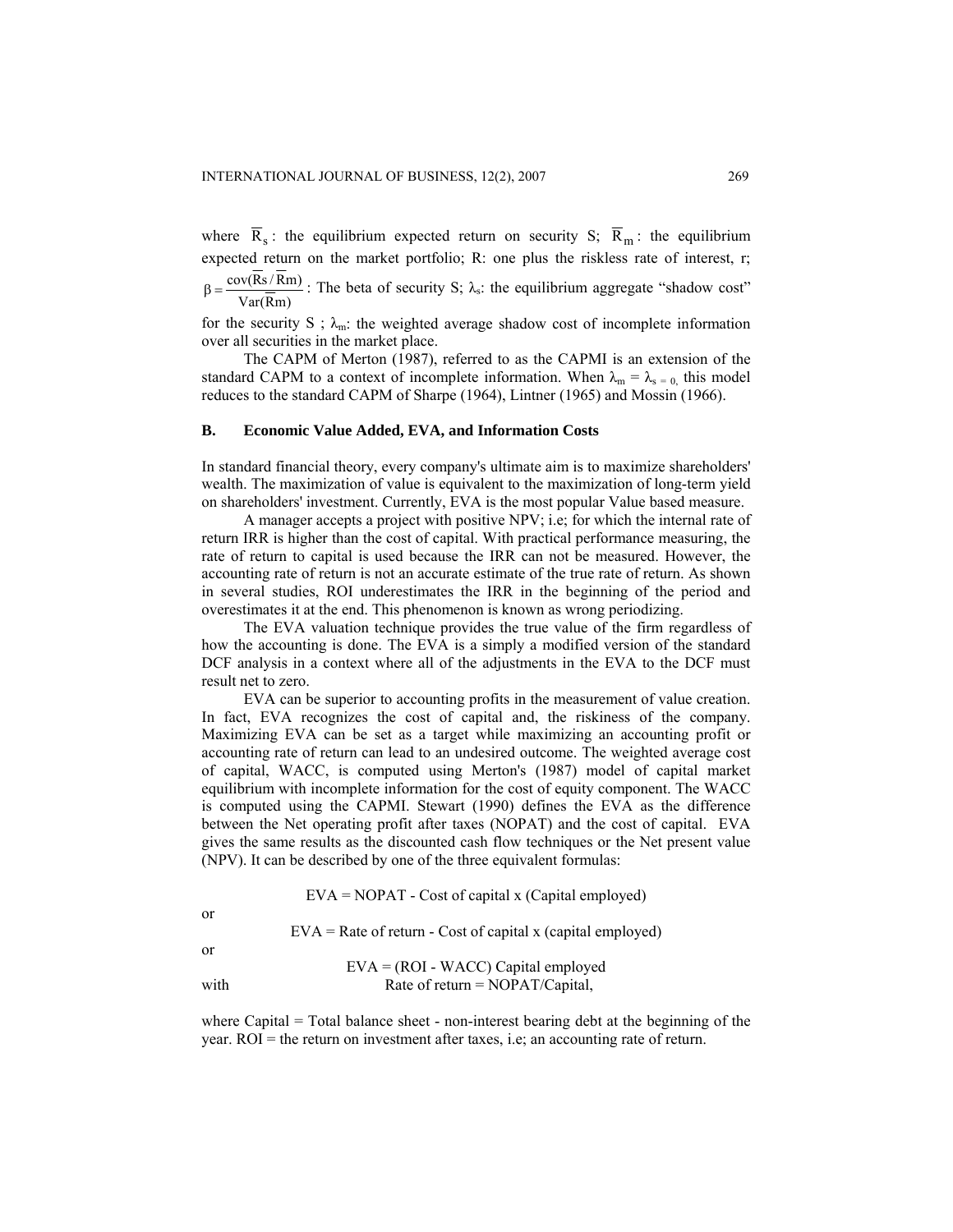The cost of capital is the WACC as in the Modigliani-Miller analysis where the cost of equity is defined with respect to the CAPM of Sharpe (1964), Lintner (1965) and Mossin (1966). In the presence of information costs, the cost of capital can be determined in the context of Merton's model of capital market equilibrium as described above. In this case, the above formulas must be used. Hence, the analysis in Stewart (1990) can be extended using the CAPMI of Merton (1987) rather than the standard CAPM in the computation of EVA. In the presence of taxes, EVA can also be calculated as:

 $EVA = [NOP - (NOP - Excess depreciation - Other increase in reserves) x (Tax rate)]$ -WACC x (Capital)

where NOP is the Net operating profit.

Stewart (1990) defines the Market Value Added, MVA, as the difference between a company's market and book values:

MVA = Total market asset value - Capital invested

When the book and the market values of debt are equal, MVA can be written as:

MVA = Market value of equity - Book value of equity.

The MVA can also be defined as:

 $MVA =$  the present value of all future EVA.

Using the above definitions, it is evident that:

Market value of equity = Book value of equity + Present value of all future EVA.

In this context, this formula is always equivalent to discounted cash flow and Net present value. Again, the cost of capital with information costs represents an appropriate rate for the discounting of all the future EVA. Hence, the main concepts in Stewart (1990) can be extended without difficulties to account for the shadow costs of incomplete information in the spirit of Merton's model.

# **C. The cost of capital, the firm's value and Information costs**

The cost of capital or the weighted average cost of capital, (WACC), is a central concept in corporate finance. It is used in the computation of the Net present value, NPV, and in the discounting of future risky streams. The standard analysis in Modigliani-Miller (1958, 1963) ignores the presence of market frictions and assumes that information is costless. Or, as it is well known in practice, information costs represent a significant component in the determination of returns from investments in financial and real assets.

Merton (1987) provides a simple context to account for these costs by discounting future risky cash flows at a rate that accounts for these costs. In this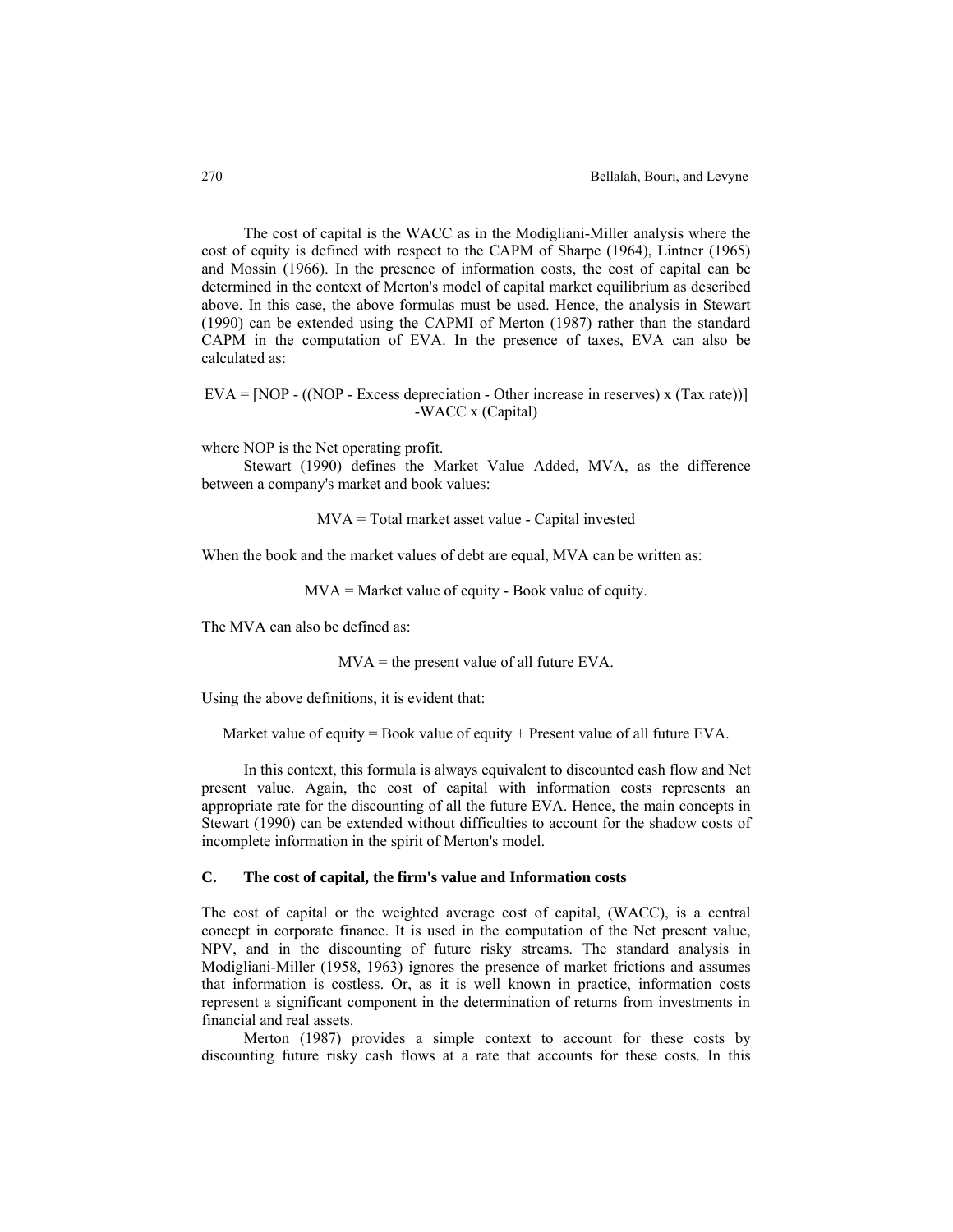context, the cost of capital and the firm's value can be computed in an economy similar to that in Merton (1987). We denote respectively by:

D: the face value of debt,

B: the market value of debt,

S: the market value of equity,

O: perpetual operating earnings,

τ : the corporate tax rate,

Vu: the value of the unlevered firm,

V: the value of the levered firm,

 $k_d$ : the cost of debt,

 $k_b$ : the current market yield on the debt,

ke : the cost of equity or the required return for levered equity,

 $k_0$ : the market value-weighted of these components known as the WACC,

 ρ: the market cost of equity for an unlevered firm in the presence of incomplete information.

# **Table 1**

Summary of the main results regarding the components of the costs of capital and the values of the levered and unlevered firms with information uncertainty

| No tax                                    | Corporate tax                                                  |
|-------------------------------------------|----------------------------------------------------------------|
| $p = \frac{O}{S_{\text{u}}} + \lambda u$  | $p = \left(\frac{Q}{S_{\text{U}}} + \lambda u\right) (1-\tau)$ |
| $B = D \frac{k'_d}{k_n}$                  | $B = D \frac{k'_d}{k_b}$                                       |
| $K_e = \frac{[O - k_d' D]}{S}$            | $K_e = \frac{[(O - k_d' D)(1-t)]}{S}$                          |
| $K_e = \rho + \frac{B}{S}(\rho - k_b)$    | $[\rho + \frac{B}{S}(\rho - k^{\prime}_{b})](1-\tau)$          |
| $Vu = \frac{O}{R} = Su$                   | $Vu = (1-\tau) \frac{U}{T}$                                    |
| $V = Vu$                                  | $V = Vu + \tau B$                                              |
| $K_0 = K_e \frac{S}{V} + k_b \frac{B}{V}$ | $K_0 = K_e \frac{S}{V} + k_b (1-\tau) \frac{B}{V}$             |
| $k_0 = \frac{0}{-}$                       | $k_0 = \frac{0}{v} (1-\tau)$                                   |
| $k_0 = \rho$                              | $k_0 = \rho (1-\tau) \frac{B}{V}$                              |

with  $k_b = k_b + \lambda_d$  and  $k_d = k_d + \lambda_d$ .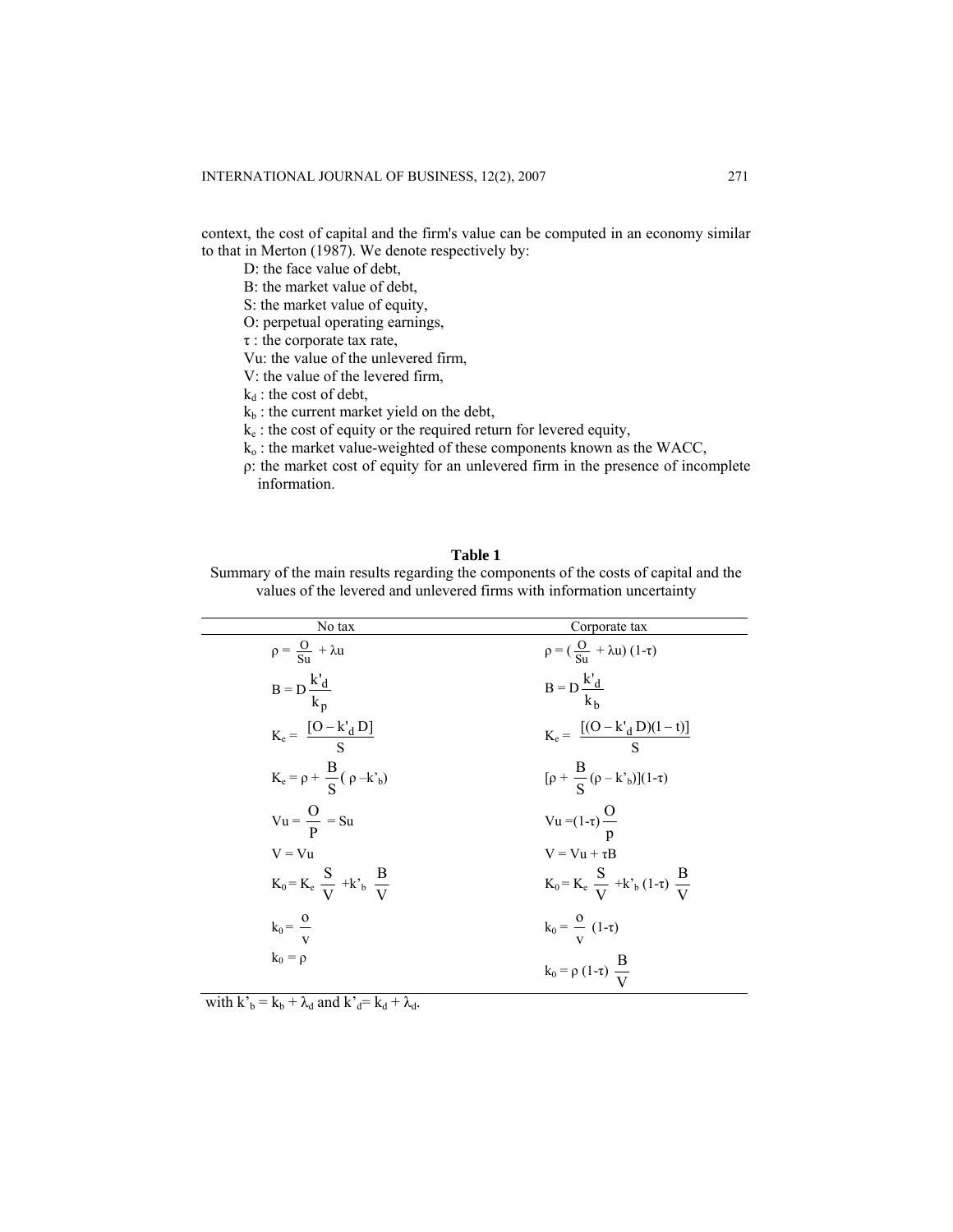Using the main results in the Modigliani and Miller analysis and Merton's  $\lambda$ , it is clear that discounting factors must account for the shadow cost of information regarding the firm and its assets. By adding Merton's  $\lambda$  in the analysis of Modigliani Miller in the discounting of the different streams of cash-flows for levered and unlevered firms, similar very simple formulas can be derived in an extended Modigliani-Miller-Merton context. The formulas follow directly from the analysis in Modigliani-Miller and the fact that future risky streams must be discounted at a rate that accounts for Merton's λ. The above Table presents the main results regarding the components of the costs of capital and the values of the levered and unlevered firms with information costs.

The term  $\lambda_d$  indicates the information cost for the debt and the term  $\lambda_u$ corresponds to the information cost for the unlevered firm.

These results show the components of cost of capital and the values of the firms in the presence of information costs. When these costs are equal to zero, this Table is equivalent to the results in the Modigliani-Miller analysis.

The results show how to calculate the firm's value, the weighted average cost of capital, and the Net present value of future risky cash flows in the presence of information costs.

The above formulas are simulated for an illustrative purpose using:  $O = 2000$ , D = 10 000, B = 10 000, S = 10 000, V = 20 000, τ = 40%, ρ = 10% and k<sub>d</sub> = 5%, λu = 0%,  $\lambda_d$  = 0%. These figures represent the standard benchmark case. The simulations allow appreciating the impact of information costs on the computation of the different values of the levered and unlevered firm and the costs of capital with corporate taxes.

### **Table 2**

Summary of the main results regarding the components of the costs of capital and the values of the levered and unlevered firms with information costs: the standard case.  $O = 2000$ ,  $D = 10000$ ,  $B = 10000$ ,  $S = 10000$ ,  $V = 20000$ ,  $τ = 40%$ ,  $ρ = 10%$  and  $k<sub>d</sub>$  $=5\%, \lambda_{\rm u}=0\%, \lambda_{\rm d}=0\%.$ 

| No tax       | Corporate tax |
|--------------|---------------|
| $p = 10\%$   | $p = 10\%$    |
| $B = 10000$  | $B = 10000$   |
| $k_e = 15\%$ | $k_e = 15\%$  |
| $k_e = 15\%$ | $k_e = 15\%$  |
| $Vu = 20000$ | $Vu = 20000$  |
| $V = 20000$  | $V = 16000$   |
| $S = 10000$  | $S = 6000$    |
| $k_0 = 10\%$ | $k_0 = 7.5\%$ |
| $k_0 = 10\%$ | $k_0$ = 7.50% |
| $k_0 = 10\%$ | $k_0 = 7.5\%$ |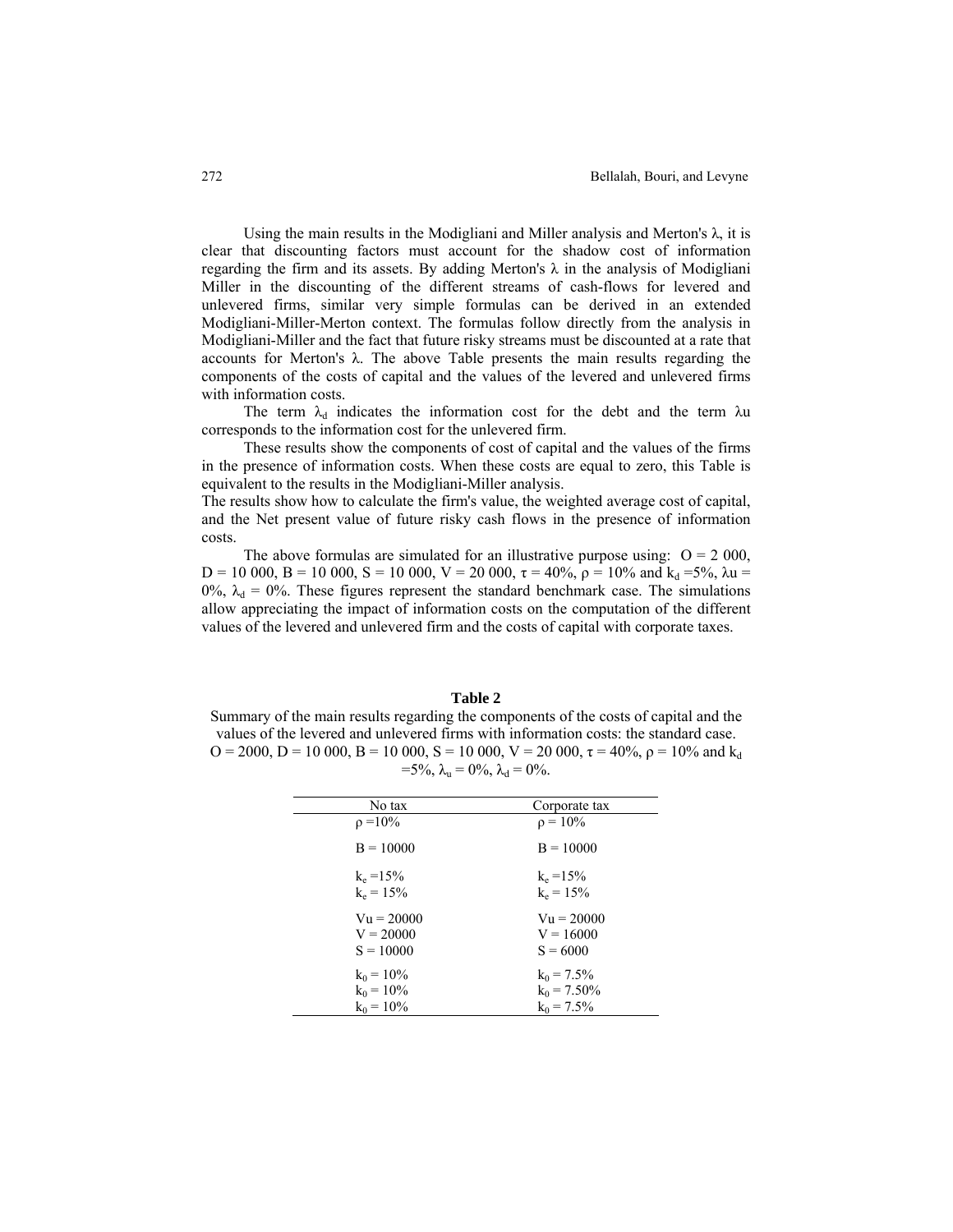The fact that  $k_e$  is equal to 15% in this case is consistent with the MM assumptions. The effect of incomplete information on the firm value and the cost of capital is simulated using the following data:  $O = 2000$ ,  $D = 10000$ ,  $B = 10000$ ,  $S = 10$ 000, V = 20 000,  $\tau$  = 40 %,  $\rho$  = 10 %,  $k_d$  = 5 %,  $\lambda u$  = 3 %,  $\lambda_d$  = 1 %.

| Table 3                                                                                              |
|------------------------------------------------------------------------------------------------------|
| The main results for the cost of capital and the values of                                           |
| the levered and unlevered firms with information costs                                               |
| $Q = 2000$ , $D = 10000$ , $B = 10000$ , $S = 10000$ , $V = 20000$ , $\tau = 40\%$ , $\rho = 10\%$ , |
| $k_d = 5\%$ , $\lambda_u = 3\%$ , $\lambda_d = 1\%$                                                  |

| No tax          | Corporate tax   |
|-----------------|-----------------|
| $p = 13%$       | $p = 13%$       |
| $B = 10000$     | $B = 10000$     |
| $k_e = 26\%$    | $k_e = 26\%$    |
| $k_e = 26\%$    | $k_e = 26\%$    |
| $Vu = 15384.62$ | $Vu = 9230.77$  |
| $Vu = 15384.62$ | $Vu = 13230.77$ |
| $S = 5384.62$   | $S = 3230.77$   |
| $k_0 = 13\%$    | $k_0 = 9.07\%$  |
| $k_0 = 13\%$    | $k_0 = 9.07\%$  |
| $k_0 = 13\%$    | $k_0 = 9.07\%$  |

The value of  $k_e$  is equal to 26 % in this case. Every scenario is consistent with the Modigliani-Miller assumptions and the Merton's shadow cost  $(\lambda)$ . When compared to the benchmark case with no information costs, we see that information costs increase significantly  $k_e$ . These shadow costs reduce the value of the firm in the two cases: with no tax and with corporate tax.

## **II. THE VALUATION OF REAL OPTIONS WITH INFORMATION COSTS IN A CONTINUOUS-TIME SETTING**

Several models in financial economics are proposed to deal with the ability to delay irreversible investment expenditure<sup>2</sup>. Information costs are used in the valuation of real options in Bellalah (2001, 2002).

# **A. The pricing of derivatives in the presence of information costs**

As in Bellalah (2001), let's denote by C the price of a derivative security on a stock With a continuous dividend yield δ. The underlying asset price dynamics are:

$$
dS = \mu S dt + \sigma S dz
$$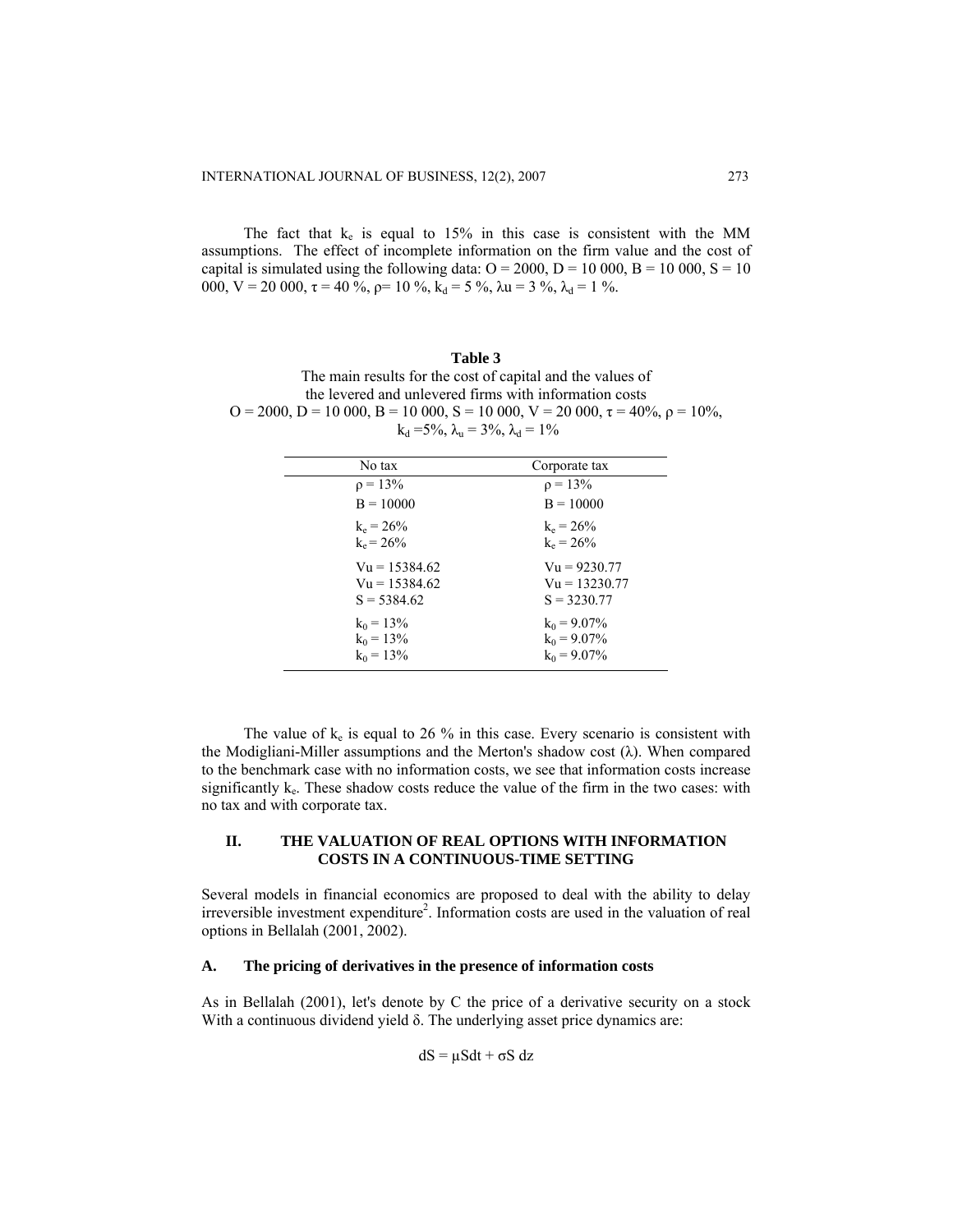where the drift term  $\mu$  and the volatility  $\sigma$  are constants and dz is a Wiener process. Using Ito's lemma, we have:

$$
dC = \left(\frac{\partial C}{\partial S} \mu S + \frac{1}{2} \frac{\partial^2 C}{\partial S^2} \sigma^2 S^2\right) dt + \frac{\partial C}{\partial S} \sigma S dz
$$

We construct a portfolio Π using a position in the derivative security and a number of units of the underlying asset  $\Pi = -C + \frac{\partial C}{\partial S}$ C  $\frac{\partial C}{\partial S}$  S. The change in the portfolio value is  $\Delta \Pi = (-\frac{\partial C}{\partial S})$  $\frac{\partial C}{\partial S}$  µS -  $\frac{1}{2}$  $S^2$  $^2C$ ∂  $\frac{\partial^2 C}{\partial \zeta^2}$  σ<sup>2</sup> S<sup>2</sup>) Δt. Over the same time interval, dividends are given by  $\delta S \frac{\partial C}{\partial S}$ C  $\frac{\partial C}{\partial S}$  Δt. Let us denote by  $\Delta W$  the change in the wealth of the portfolio holder. We have

$$
\Delta W = \left(-\frac{\partial C}{\partial t} - \frac{1}{2} \frac{\partial^2 C}{\partial S^2} \sigma^2 S^2 + \delta S \frac{\partial C}{dS} \right) \Delta t
$$

The portfolio is instantaneously risk-less and must earn the risk-free rate plus information costs or

$$
(-\frac{\partial C}{\partial t} - \frac{1}{2} \frac{\partial^2 C}{\partial S^2} \sigma^2 S^2 + \delta S \frac{\partial C}{dS}) \Delta t = -(r + \lambda c) C \Delta t + (r + \lambda s) S \frac{\partial C}{dS} ) \Delta t
$$

where  $\lambda_i$  refers to these costs. This gives

$$
\frac{\partial C}{\partial t} + (r + \lambda s - \delta) S \frac{\partial C}{\partial S} \Delta t + \frac{1}{2} \frac{\partial^2 C}{\partial S^2} \sigma^2 S^2 = (r + \lambda c)C
$$

Bellalah (1999) provides the following equation for the pricing of commodity options:

$$
\frac{1}{2} \,\sigma^2\,S^2\,C_{ss} + (\,b+\lambda_s)\,SC_s - (r+\lambda_c)C + C_t = 0
$$

When the information costs  $\lambda$ s and  $\lambda$ c are set equal to zero, this equation collapses to that in Barone-Adesi and Whaley (1987). The term b indicates the cost of carrying the commodity. The value of a European commodity call is:

$$
C(S,T) = Se^{((b-r-(\lambda c - \lambda s))T)}N(d_1) - Ke^{-(r+\lambda c)T}N(d_2)
$$
  
with  

$$
d_1 = [\ln(\frac{S}{K}) + (b + \frac{1}{2}\sigma^2 + \lambda s)T]/\sigma\sqrt{T}
$$

where N(.) is the cumulative normal density function.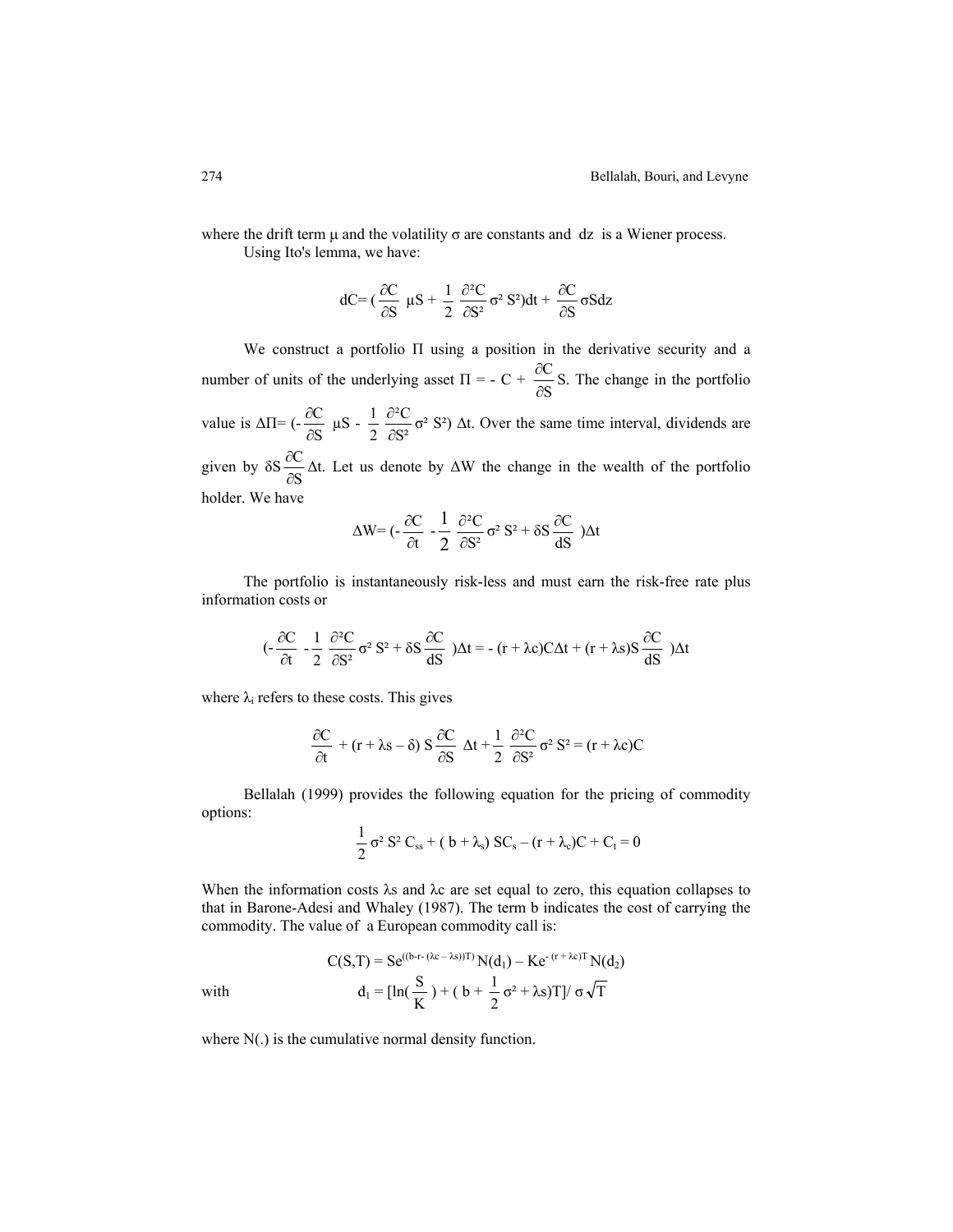When  $\lambda$ s and  $\lambda$ c are equal to zero and  $b = r$ , this formula is the same as that in Black and Scholes. A direct application of the approach in Barone-Adesi and Whaley (1987), allows writing down immediately the formulas for American commodity options with information costs. The following Tables provide simulations results regarding our model with incomplete information and the Black and Scholes model. Option values are compared for different levels of the underlying asset (from 70 to 120) and different information costs regarding the option and its underlying asset.

| Table 4                                             |
|-----------------------------------------------------|
| Call options values using the following parameters: |
| K = 100, r=0.08, t=0.25, $\sigma$ = 0.2             |

|       | Black $\&$ | Incomplete  |           |          | $(\lambda s, \lambda c)$ |               |        |
|-------|------------|-------------|-----------|----------|--------------------------|---------------|--------|
|       | Scholes    | Information |           |          |                          |               |        |
|       |            | .01, .001   | $.01$ , 0 | .03,.001 | .03.0                    | $.2 \dots 01$ | .2.0   |
| S:70  | .0000      | .0000       | .0000     | .0000    | .0000                    | .0000         | .0000  |
| S:80  | .0000      | .0000       | .0000     | .0000    | .0000                    | .0000         | .0000  |
| S:90  | 0.8972     | 0.9009      | 0.8949    | 0.8964   | 0.8904                   | 0.8533.       | 0.8534 |
| S:100 | 5.0177     | 5.0202      | 5.6705    | 7.6257   | 4.9802                   | 4.7872.       | 4.7730 |
| S:110 | 12.6520    | 12.6448     | 12.6204   | 12.5817  | 12.5574                  | 12.058        | 12.034 |
| S:120 | 22.0877    | 22.0619     | 22.0326   | 21.9586  | 21.9227                  | 21.038        | 21.010 |

**Table 5**  European Futures Call values using the following parameters: K =100, r=0.08, T=0.5,  $\sigma$  =0.4

|               | Complete Information Black's model | Incomplete Information model |                   |  |
|---------------|------------------------------------|------------------------------|-------------------|--|
| Futures price | Option price                       | $\lambda c = 1\%$            | $\lambda c = 5\%$ |  |
| $F = 70$      | 0.0000                             | 0.0000                       | 0.0000            |  |
| $F = 80$      | 2.6940                             | 2.6806                       | 2.6275            |  |
| $F = 90$      | 6.1331                             | 6.1025                       | 5.9817            |  |
| $F = 100$     | 10.8051                            | 10.7512                      | 10.5383           |  |
| $F = 110$     | 16.7917                            | 16.7260                      | 16.3772           |  |
| $F = 120$     | 19.9557                            | 23.7260                      | 23.3058           |  |

## **B. Investment timing, project valuation and the pricing of real assets with compound options within information uncertainty.**

The timing option gives the right to the manager to choose the most advantageous moment to implement the investment project and allows him to pull out of the project when the economic environment turns out to be unfavourable. Several standard models are proposed in the literature for the pricing of these options.

Lee (1988) proposes a model for the valuation of the timing option arising from the uncertainty of the project value and for the detection of the optimal timing. He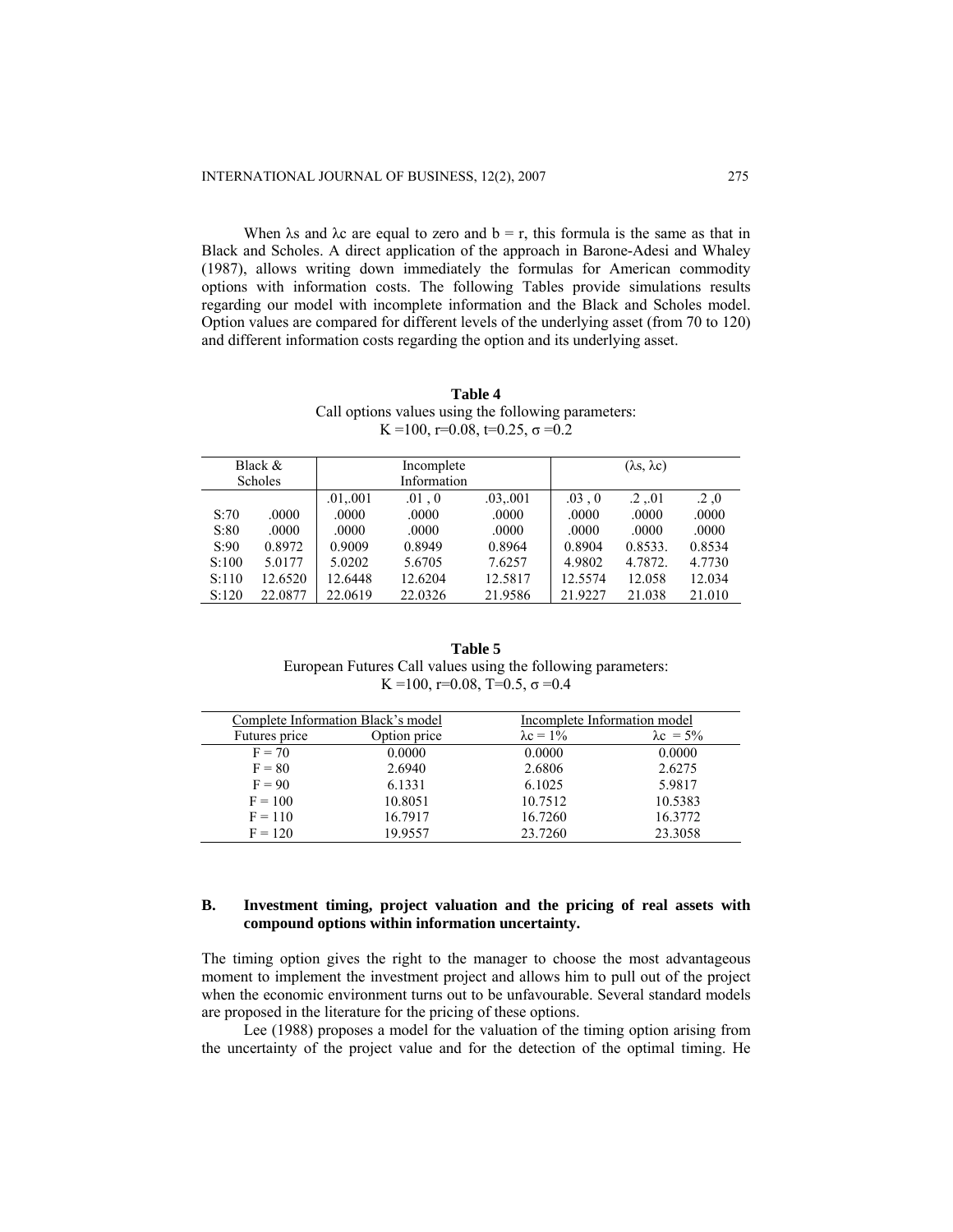considers three cases: the optimal timing of plant and equipment replacement, the real estate development and the marketing of a new product.

The investment project is interpreted as the replacement of a capital asset, the inauguration of a new product and the development of real estate. The manager has the option to implement the project in the time interval [0, T] where T is the option's maturity. The possibility to implement an investment project in  $[0, T]$  can be seen as an American call option on a security with no dividend payments.

Let us denote by:

V : the present value of the project implemented,

S : the present value of the project not yet implemented,

I : the cost of the project,

D : a known anticipated jump in the project's value,

 $C(S,0, T, I)$ : an American call without dividend where 0 refers to the starting time,

 $c(S, 0, T, I)$ : a European call option,

 $P_{Ti}(0, T)$ : the value of timing option.

The value of  $P_{Ti}(0,T)$  corresponds to the difference between the value of the deferrable investment opportunity when the timing option is "alive" and when the timing option is "dead". The project's value if it is implemented now is:

$$
C(S, 0, 0, I) = Max [V - I, 0]
$$

where the NPV of the implemented investment opportunity is  $(V - I)$ . In this case, the timing option value is given by:

> $P_{Ti}(0,T) = C(S,0,T,I) - C(S,0,0,I)$  $P_{Ti}(0, T) = min[ C(S, 0, T, I), C(S, 0, T, I) - (V - I)] \ge 0$

This equation shows that it is profitable to implement the project now  $(V - I > 0)$ when the value of the timing option is equal to the value of the deferrable investment opportunity minus NPV.

The cost of waiting D can be seen as a dividend in the pricing of American call options. It is possible to study three different specifications.

#### **Specification 1:**

(i) The present value changes of the not-yet-implemented project is:

$$
dS/S = \mu dt + \sigma dz
$$

(ii) If the project is implemented before t\*, it generates an extra cash-flow at t\*:

$$
V_{t^*} = S_t^* + D
$$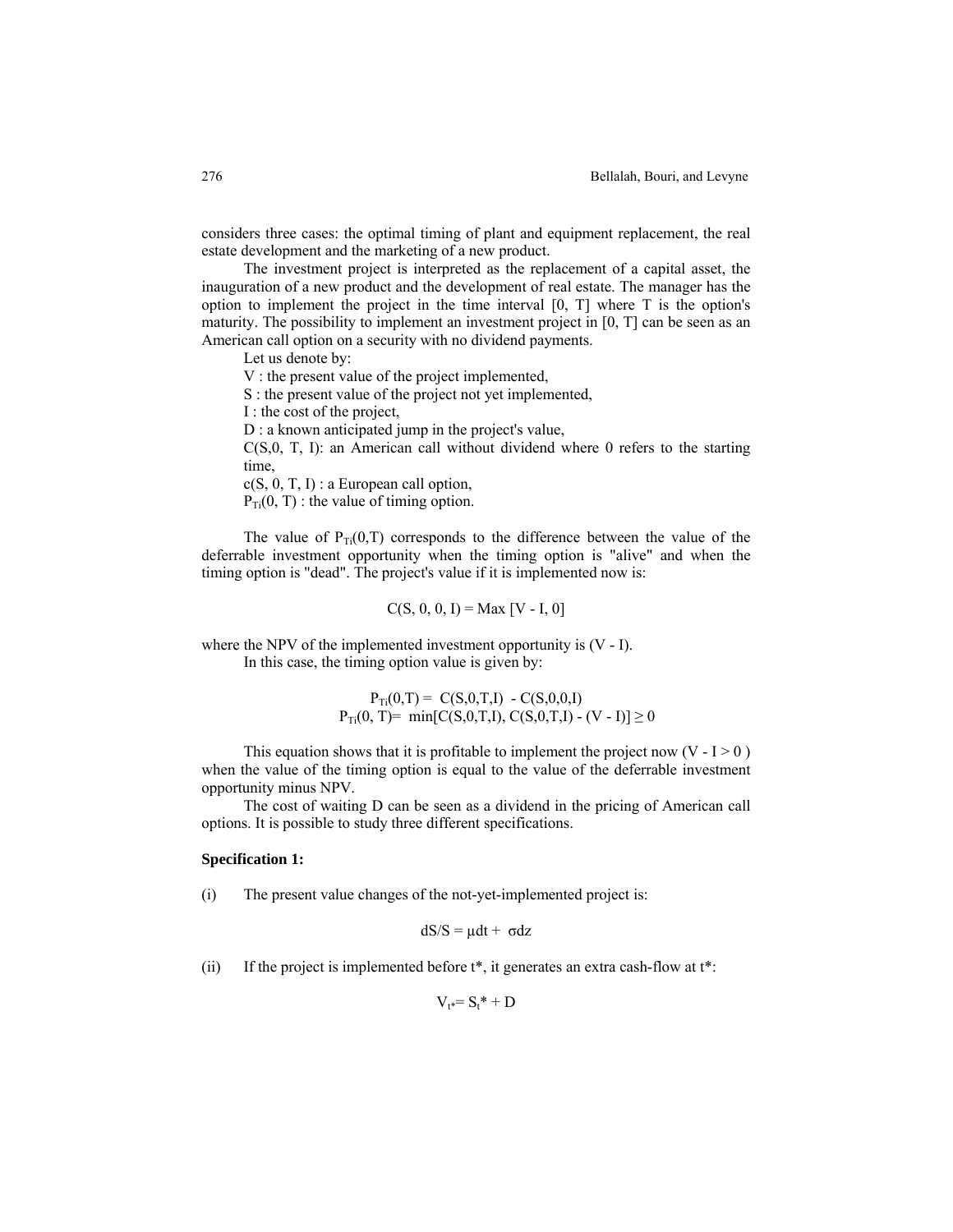This specification corresponds for example to the real estate development. In fact, leaving property vacant can be seen as holding a timing option on the real estate development. The cost of development is I.

## **Specification 2:**

Same as (i) of specification 1. The cost of the project increases by D when implemented after t\*:

$$
I_{t^*+h} = I \qquad \text{for all } h > 0
$$
  

$$
X_{t^*-h} = I - D \quad \text{for } h > 0
$$

It is possible to use the formula in Whaley (1981) to compute the value of the optimal timing option and the optimal timing of project implementation. It is possible to show that the value of an American call in the presence of a cash discrete dividend and information costs is given by:

$$
C = S[e^{((b-r-(\lambda c - \lambda s))t^{*})} N(b_1) + e^{((b-r-(\lambda c - \lambda s))t^{*})} N_2 (a_1, b_1, -\frac{t^{*}}{T})] - I[e^{-(r+\lambda c)t^{*}} N(b_2) + e^{-(r+\lambda c)t^{*}} N2 (a_2, -b_2, -\sqrt{\frac{t^{*}}{T}})] + De^{-(r+\lambda c)t^{*}} N(b_2).
$$

with :

$$
a_1 = [\ln(S/I) + (b + \frac{1}{2}\sigma^2 + \lambda s)t^*]/\sigma\sqrt{t^*}
$$
  
\n
$$
a_2 = a_1 - \sigma\sqrt{t^*}
$$
  
\n
$$
b_1 = [\ln(S/S_{cr}, t^*) + (b + \frac{1}{2}\sigma^2 + \lambda s)t_1]/\sigma\sqrt{t^*}
$$
  
\n
$$
b_2 = b_1 - \sigma\sqrt{t^*}
$$

where  $S_{\text{crt}}$ <sup>\*</sup> corresponds to the trigger point present value, N(.) stands for the cumulative normal distribution and  $N_2$  (..., ) is the bivariate cumulative normal density function with upper integral limits a and b and a correlation coefficient  $\rho^3$ . The "trigger point" for specification 1 is given by:

$$
P_{Ti}(t^*, T) = c (S_{cr,t^*}, t^*, T, I) - (S_{cr,t^*} + D - I) = 0
$$

This case fits well with the replacement of plant and equipment. If we denote by S, I and T the present value, the cost of replacement and the remaining life, then a firm keeping the equipment in operation will face expenditures at time t\* of amount D. In this case, formula (3) can be applied to compute the value of the timing option and trigger point present value. These two specifications allow a single occurrence of discrete cash flow at time t\*. It is possible to generalize the results using specification 3.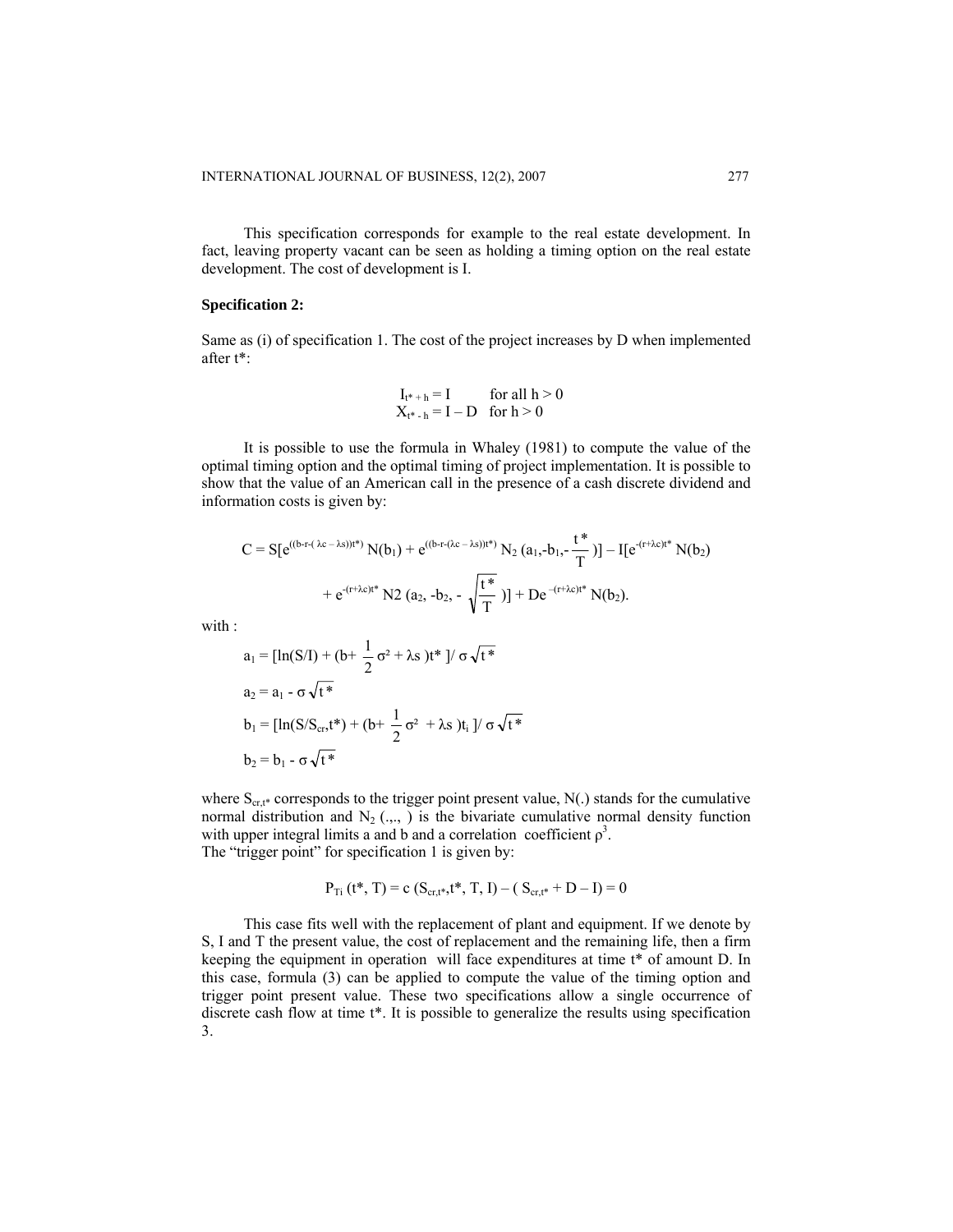Formula (3) is simulated in the following Tables 6, 7 and 8. The parameters are  $S = 175$ ,  $D = 1.5$ ,  $r = 0.1$  and the constant "carrying cost" is 0.6. We use different values for the information costs  $\lambda_{\rm S}$  and  $\lambda_{\rm C}$ . The option has a maturity date of one month. The volatility is  $\sigma$  =0.32 and the "dividend" is paid in 24 days.

Table 6 uses these parameters with no information costs. It gives the computation of the American call value referred to as Call, the option  $c_a$ , the option  $c_b$ , the option c<sub>c</sub>, the algebraic sum of the three options  $(c_a + c_b - c_c)$  and the critical underlying asset price. The results are given for different "strike prices" varying from 100 to 240. Table 6 shows that the algebraic sum of the three options is equal to the American call price. The "critical asset price" corresponding to an early exercise is an increasing function of the strike price.

Table 7 uses the same data except for information costs. Information costs are set equal to  $\lambda_s = 0.01$  and  $\lambda_c = 0.001$ . The reader can check that the algebraic sum of the three options is exactly equal to the American call price. With these costs, the call price is slightly higher than in Table 6.

Table 8 uses the same parameters except for the information costs which are set equal to  $\lambda_s = 0.1$  and  $\lambda_c = 0.05$ .

| Strike | Call  | $c_a$ | $c_{\rm b}$ | $c_{c}$ | $c_a + c_b - c_c$ | $S^*$  |
|--------|-------|-------|-------------|---------|-------------------|--------|
| 100    | 76.03 | 74.42 | 74.25       | 72.65   | 76.03             | 100.02 |
| 105    | 71.06 | 69.46 | 69.11       | 67.51   | 71.06             | 105.00 |
| 110    | 66.09 | 66.09 | 66.09       | 66.09   | 66.09             | 110.00 |
| 115    | 61.13 | 61.13 | 61.13       | 61.13   | 61.13             | 115.00 |
| 120    | 56.16 | 56.16 | 56.16       | 56.16   | 56.16             | 120.00 |
| 125    | 51.19 | 51.19 | 51.19       | 51.19   | 51.19             | 125.00 |
| 130    | 46.22 | 46.22 | 46.22       | 46.22   | 46.22             | 130.00 |
| 135    | 36.30 | 36.30 | 36.30       | 36.30   | 36.30             | 135.00 |
| 140    | 31.37 | 31.37 | 31.37       | 31.37   | 31.37             | 140.00 |
| 145    | 26.50 | 26.50 | 26.50       | 26.50   | 26.50             | 145.00 |
| 150    | 21.78 | 21.78 | 21.78       | 21.78   | 21.78             | 150.00 |
| 155    | 17.31 | 17.31 | 17.31       | 17.31   | 17.31             | 154.00 |
| 160    | 13.25 | 13.25 | 13.25       | 13.25   | 13.25             | 159.00 |
| 165    | 9.72  | 9.72  | 9.72        | 9.72    | 9.72              | 164.00 |
| 170    | 6.82  | 6.82  | 6.82        | 6.82    | 6.82              | 169.00 |
| 175    | 4.56  | 4.27  | 2.52        | 2.52    | 2.23              | 179.00 |
| 180    | 4.56  | 4.56  | 4.56        | 4.56    | 4.56              | 179.00 |
| 185    | 2.91  | 2.74  | 1.41        | 1.24    | 2.91              | 184.00 |
| 190    | 1.77  | 1.68  | 0.74        | 0.64    | 1.77              | 189.00 |
| 195    | 1.03  | 0.98  | 0.36        | 0.31    | 1.03              | 194.00 |
| 200    | 0.57  | 0.55  | 0.16        | 0.14    | 0.57              | 200.00 |
| 240    | 0.00  | 0.00  | 0.00        | 0.00    | 0.00              | 240.00 |

**Table 6**

Simulations of option values for the continuous-time model using parameters:  $S = 175$ ,  $r = 0.1$ ,  $D = 1.5$ ,  $T = 30$ ,  $t = 24$ ,  $\sigma = 0.32$ ,  $\lambda_c = 0$ ,  $\lambda s = 0$ .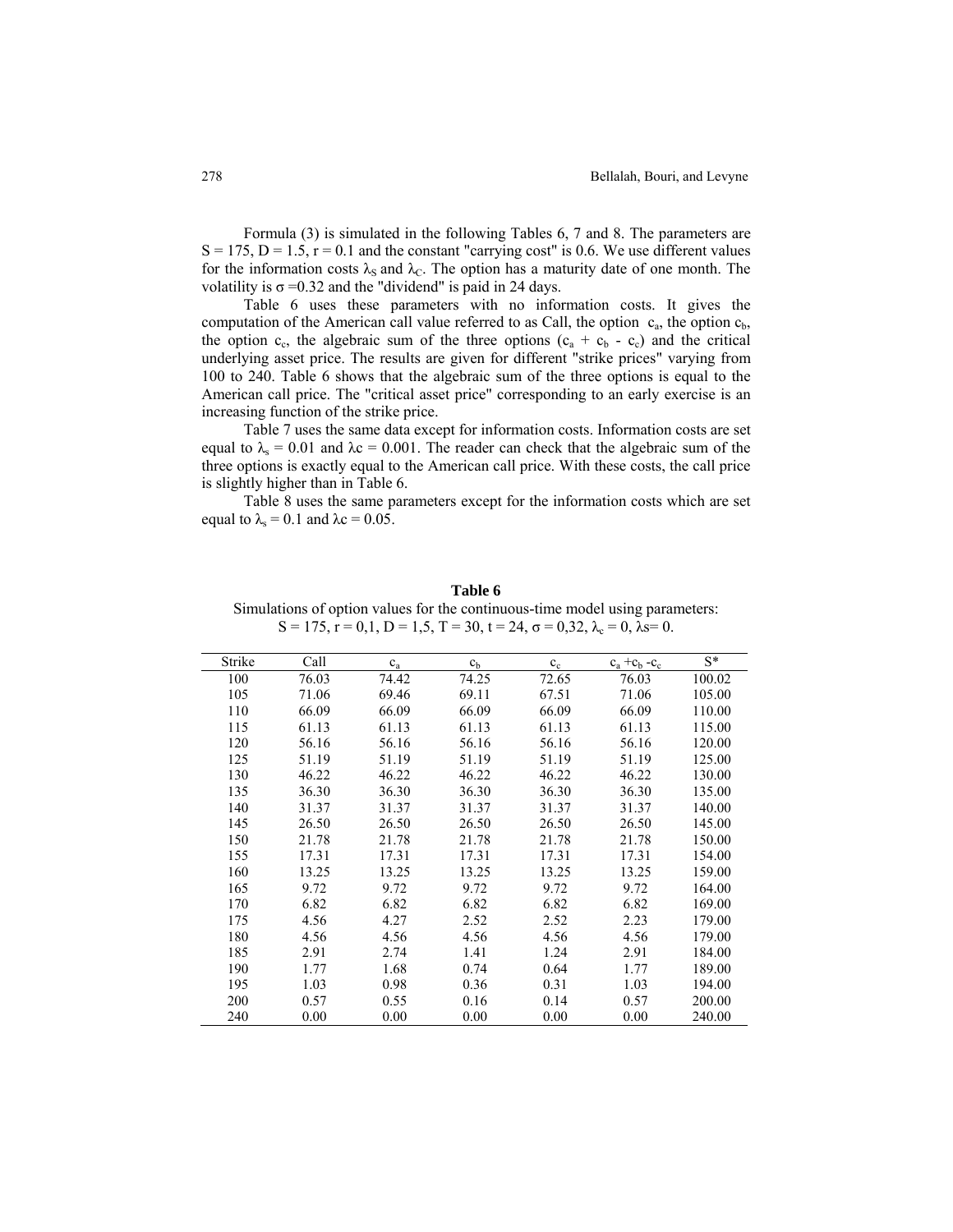## **Table 7**

Simulations of option values for the continuous-time model using parameters: S = 175, r = 0, 1, D = 1,5, T = 30, t = 24,  $\sigma$  = 0,32,  $\lambda$ c = 0,001,  $\lambda$ s = 0,01.

| Strike | Call  | $c_{a}$ | c <sub>b</sub> | $c_{c}$ | $c_a + c_b - c_c$ | $S^*$  |
|--------|-------|---------|----------------|---------|-------------------|--------|
| 100    | 76.03 | 74.42   | 74.25          | 72.65   | 76.03             | 100.02 |
| 120    | 71.06 | 69.46   | 69.11          | 67.51   | 71.06             | 105.00 |
| 140    | 66.09 | 66.09   | 66.09          | 66.09   | 66.09             | 110.00 |
| 145    | 31.37 | 31.37   | 31.37          | 31.37   | 31.37             | 140.00 |
| 150    | 61.13 | 61.13   | 61.13          | 61.13   | 61.13             | 115.00 |
| 155    | 56.16 | 56.16   | 56.16          | 56.16   | 56.16             | 120.00 |
| 160    | 51.19 | 51.19   | 51.19          | 51.19   | 51.19             | 125.00 |
| 165    | 46.22 | 46.22   | 46.22          | 46.22   | 46.22             | 130.00 |
| 170    | 36.30 | 36.30   | 36.30          | 36.30   | 36.30             | 135.00 |
| 175    | 31.37 | 31.37   | 31.37          | 31.37   | 31.37             | 140.00 |
| 180    | 26.50 | 26.50   | 26.50          | 26.50   | 26.50             | 145.00 |
| 185    | 21.78 | 21.78   | 21.78          | 21.78   | 21.78             | 150.00 |
| 190    | 17.31 | 17.31   | 17.31          | 17.31   | 17.31             | 154.00 |
| 195    | 13.25 | 13.25   | 13.25          | 13.25   | 13.25             | 159.00 |
| 200    | 9.72  | 9.72    | 9.72           | 9.72    | 9.72              | 164.00 |
| 240    | 6.82  | 6.82    | 6.82           | 6.82    | 6.82              | 169.00 |

## **Table 8**

Simulations of option values for the continuous-time model using parameters:  $S = 175$ ,  $r = 0,1$ ,  $D = 1,5$ ,  $T = 30$ ,  $t = 24$ ,  $\sigma = 0,32$ ,  $\lambda c = 0,05$ ,  $\lambda s = 0,1$ 

| Strike | Call  | $c_{a}$ | c <sub>b</sub> | $c_{c}$ | $c_a + c_b - c_c$ | $S^*$  |
|--------|-------|---------|----------------|---------|-------------------|--------|
| 100    | 76.03 | 75.55   | 74.25          | 73.58   | 76.92             | 100.02 |
| 120    | 57.12 | 55.79   | 69.11          | 67.51   | 57.12             | 120.00 |
| 140    | 37.32 | 36.06.  | 66.09          | 66.09   | 66.09             | 110.00 |
| 145    | 32.40 | 31.37   | 31.37          | 31.37   | 31.37             | 140.00 |
| 150    | 27.54 | 61.13   | 61.13          | 61.13   | 61.13             | 115.00 |
| 155    | 22.80 | 21.71   | 18.55          | 56.16   | 56.16             | 120.00 |
| 160    | 18.29 | 51.19   | 51.19          | 51.19   | 51.19             | 125.00 |
| 165    | 14.15 | 46.22   | 46.22          | 46.22   | 46.22             | 130.00 |
| 170    | 10.52 | 36.30   | 36.30          | 36.30   | 36.30             | 135.00 |
| 175    | 7.49  | 31.37   | 31.37          | 31.37   | 31.37             | 140.00 |
| 180    | 5.09  | 26.50   | 26.50          | 26.50   | 26.50             | 145.00 |
| 185    | 3.31  | 21.78   | 21.78          | 21.78   | 21.78             | 150.00 |
| 190    | 2.05  | 17.31   | 17.31          | 17.31   | 17.31             | 154.00 |
| 195    | 1.22  | 13.25   | 13.25          | 13.25   | 1.22              | 194.00 |
| 200    | 0.69  | 9.72    | 9.72           | 9.72    | 0.69.             | 200.00 |
| 240    | 0.00  | 0.00    | 0.00           | 0.00    | 0.00              | 240.00 |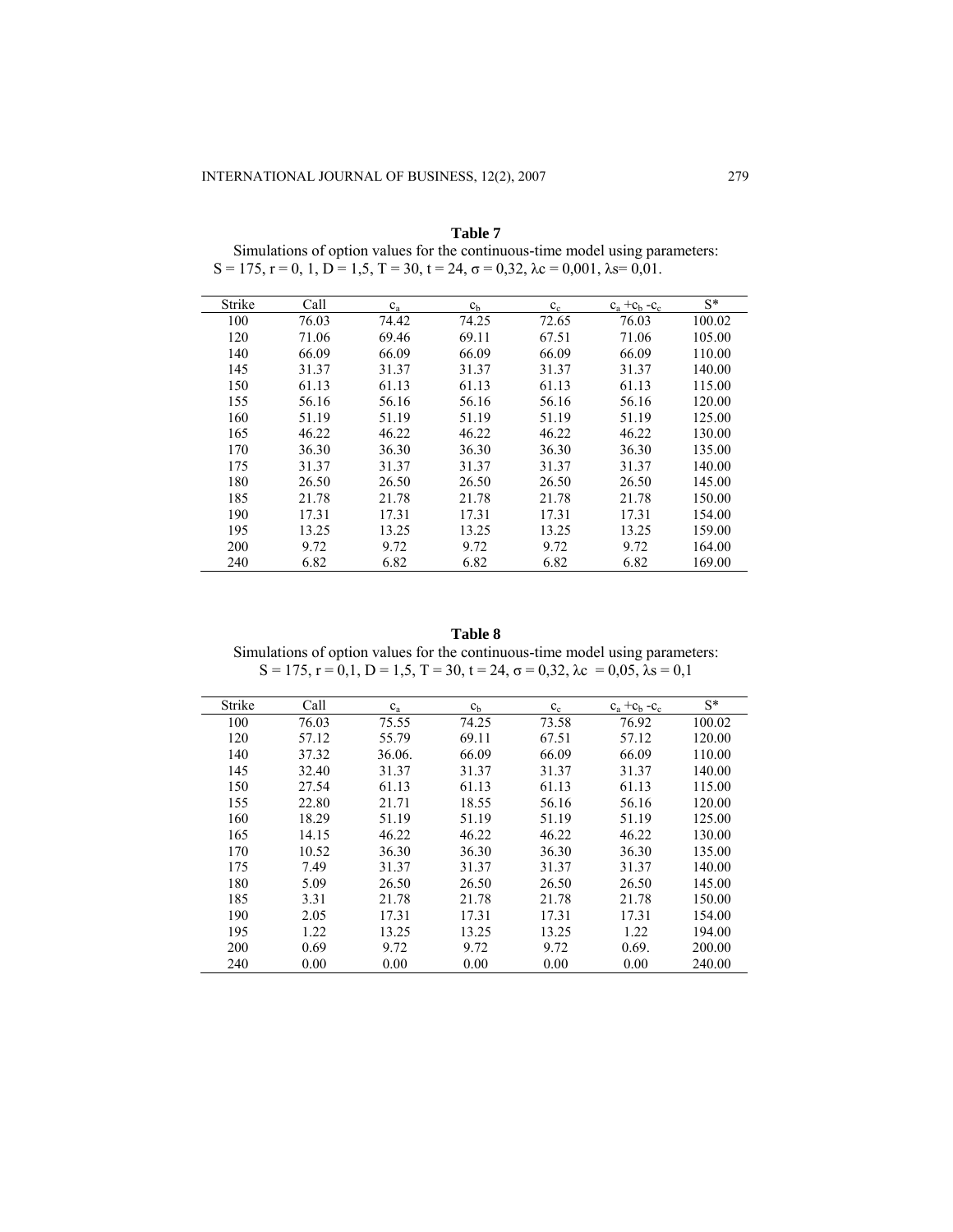#### **Specification 3:**

(i) The present value of the implemented project V follows the equation:

$$
dV/V = \mu dt + \sigma dz
$$

- (ii) If the project is not implemented immediately, its value will fall by a known amount  $D_i$  at time  $t_i$  where  $i = 1, 2, ..., n$ .
- (iii) If the project is implemented at time  $t_k$ , its present value is given by:

$$
S_k \! \! \: = \ \ \, V_0 \! \: - \ \, \sum\limits_{i=1}^{k-1} \! Di \; e^{-(r+jt)} \! \! , \, 0 \qquad \, t_i \! \! \, \leq \! t_k \! \! \leq \! t \Gamma
$$

In this expression,  $S_k$  corresponds to the present value at time 0 for the project to be implemented at  $t_k$ .  $V_0$  corresponds to the present value of the project to be implemented now. The cost of waiting is given by the difference between the two present values. In this case, an extended version of the Black's (1976) approximation with information costs can be use:

$$
C(S, 0, T, I) = max[c(Sk, 0, t_k, I) | k = 1, 2, ..., n]
$$

At each instant  $t<sub>h</sub>$ , just before the known present value decline,  $D<sub>h</sub>$ , it is Possible to compute the trigger point project value,  $V_{cr,h}$  as in Lee (1988) using the following equation :

$$
S_{k} = V_{cr,h} - \sum_{i=1}^{k-1} Di e^{-(r+)(ti-th)} k = h, h+1,..., n
$$
  

$$
c(S_{k}, t_{h}, t_{k*,} I) = V_{cr,h} - I
$$

In this expression,  $t_{k^*}$ : the planned optimal timing when the manager decides to wait;  $S_{k^*}$ : the present value at t<sub>k</sub> of the project when it is implemented at the optimal planned time. A firm has a timing option on the introduction of a product with a cost I for a time horizon T. If a new product is introduced at time 0, its present value V can be described by the above dynamics. Before a given firm introduces the product, the introduction by the competitor at time  $t_k$  can reduce the value of a given firm new product by  $D_k$ .

Each episode of innovation at time i can reduce the value of the new planned product line by  $D_i$ . This fits with specification 3.

# **III. VALUING FLEXIBILITY AS A COMPLEX OPTION WITHIN INFORMATION UNCERTAINTY**

Triantis and Hodder (1990) propose an approach for the valuation of flexible production systems using the option pricing theory. Their analysis concerns mainly the switching between different operating states in the lines of Majd and Pindyck (1987), McDonald and Siegel (1984, 1986), Pindyck (1988), Brennan and Schwartz (1985), etc. They propose a model for the pricing of complex options that appear in the valuation of a flexible production system. The system allows the manager to switch the output mix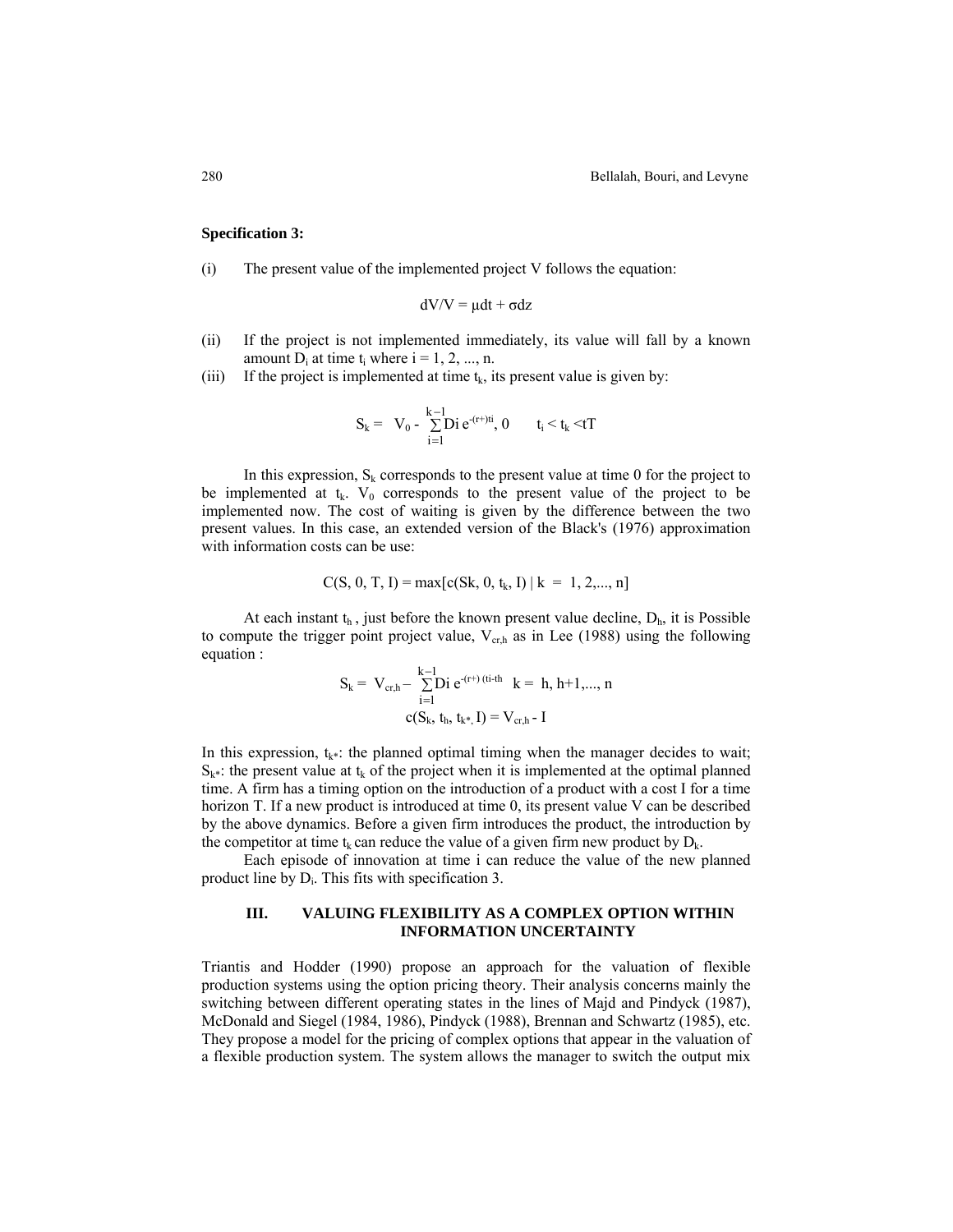over time. The model accounts for the fact that real assets markets are monopolistic or oligopolistic by allowing downward sloping demand curves for the underlying assets<sup>4</sup>.

Consider the decision to purchase a production facility that can be costlessly switched to produce some combinations of k products. The average variable cost of product i is  $C_i(t)$  and its sale price is  $P_i(t)$ . Hence, the per unit profit is  $R_i(t) = P_i(t)$ .  $C_i(t)$ . Using a production rate  $qi(t)$ , the profit can be written as a linear function:

$$
R_i(t) = A_i - B_i(t) q_i(t)
$$

where  $B_i$  is a positive constant and  $A_i$  satisfies the equation:

$$
dA_i = \alpha_i dt + \sigma_i dz_i; A_i(0) = a_i; i=1,2,3...k
$$

where  $z_i$  is the standard Brownian motion with  $\rho_{i,j}$  a correlation coefficient between the processes for products i and j.

The life of the production system  $[0, T]$  is split up into N periods of equal duration τ. At each period, a production rate  $qi(τ)$  for the ith product during the period  $[\text{nr}, (\text{n+1})\tau]$  is chosen to define the firm's manufacturing program.

The cost of purchasing a system of capacity Q is  $I_0(Q)$ . A fixed cost CF(Q) per unit time is suffered regardless of whether the system is operating. It is assumed that portfolios of securities can be constructed and their price processes  $M_i$  are given by:

$$
\frac{dM_i}{M_i} = \mu_{Mi} dt + \sigma_i dz_i, \quad i = 1, 2, 3...k
$$

There exists also a riskless asset D such that  $dDt = r Dt$  dt where r is the riskless rate. The value of the option to produce in  $[\pi, (n+1)\tau]$ , expiring at time  $n\tau$  is

$$
W^{n\tau}(A_1(t), ..., A_k(t),t)
$$
 at  $t < n\tau$ .

The option value  $W<sup>n<sub>\tau</sub></sup>$  satisfies the following partial differential equation:

$$
\frac{1}{2}\sum\limits_{i=1}^k\sum\limits_{j=1}^K \rho_{ij}\sigma_i\sigma_j\ W^{\text{nt}}+\sum\limits_{i=1}^k(r-\delta_i)W^{\text{nt}}_i-rW^{\text{nt}}+W^{\text{nt}}_t=0
$$

where  $\delta_i = \mu M_i - \sigma_i$  for  $i = 1$  to k and the subscripts on W<sup>nr</sup> refer to partial derivatives. The terminal boundary condition for the option value is:

$$
W^{nr}\left(A_{1}.\ldots.A_{k},\,nr\right)=\overset{k}{\underset{i=1}{\sum}}q_{i}\big(A_{i}\beta+\eta_{i}-\beta_{i}q_{i}\beta\big)
$$

where

$$
\beta=\frac{\left(1-e^{-nt}\right)}{r}\,,\quad\eta_{i}=\frac{r-\delta_{i}}{r}\lbrack\beta-\tau e^{-rr}\rbrack,\quad i\text{=}1,2,3...k
$$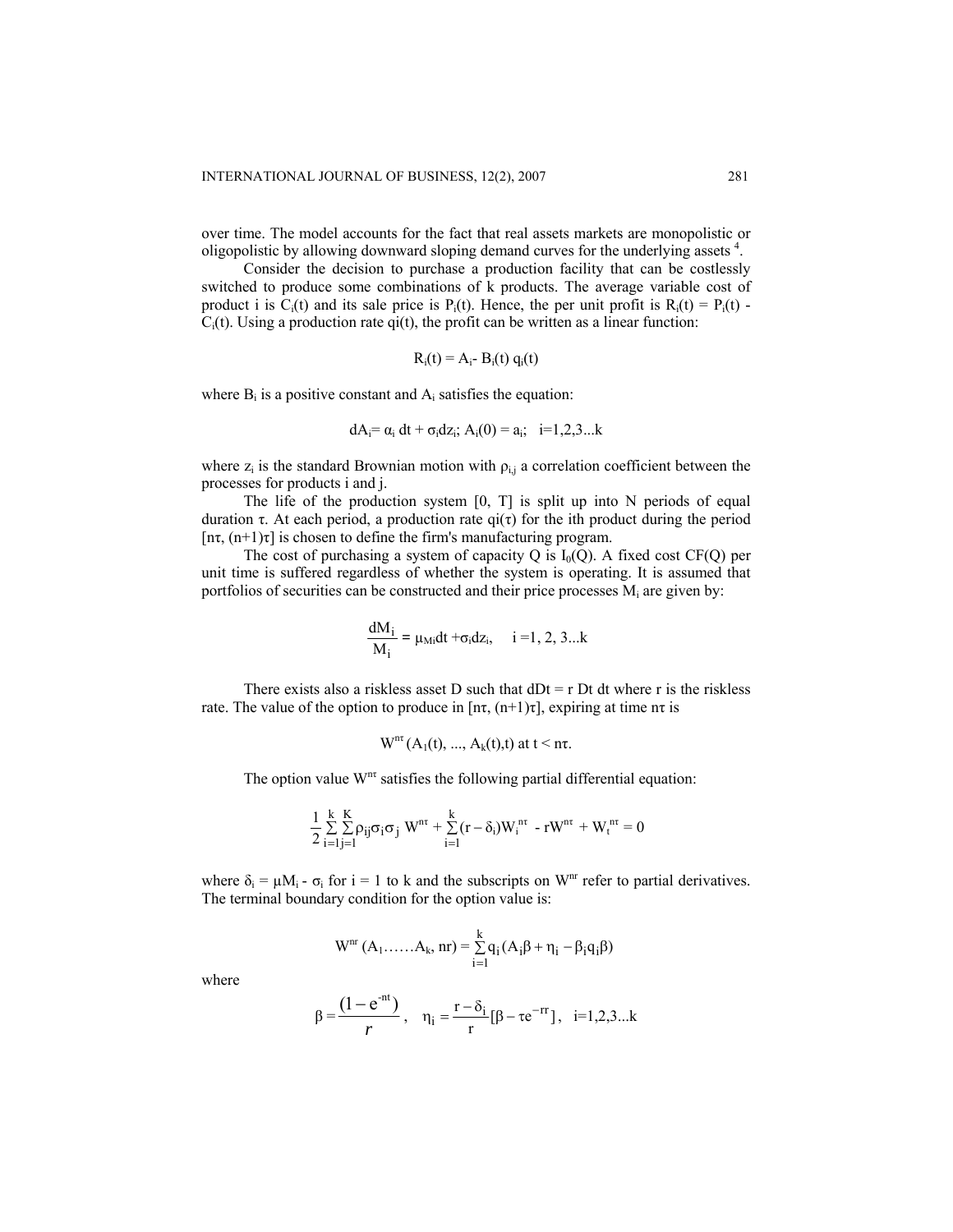In order to obtain the maxi mum values functions of  $A_i$ , for  $i = 1, \dots, k$ , the following quadratic programming problem gives the optimal production levels  $q_i$ \*:

$$
max~q_i~\sum_{i=1}^k q_i (A_i \beta + \eta_i - B_i q_i \beta)
$$

subject to

$$
q_i \ge 0, i=1,2,3...k
$$
  

$$
\sum_{i=1}^{k} \frac{q_i}{y_i} - Q = 0
$$

Denoting by  $\Gamma_i$  the Lagrange multipliers, the optimal production quantities are determined using the following Kuhn-Tucker conditions:

$$
A_i\beta+\eta_i-2B_iq_i\mathbin{\hbox{\hspace{-1pt}}\ast} \beta-\Gamma_i+\frac{\Gamma k+1}{y}
$$

The complementary slackness conditions are:

$$
\Gamma_{i} q_{i} = 0; \ \ i=1,2,3...k
$$
\n
$$
\Gamma_{k} + 1 \left[ \sum_{i=1}^{k} \frac{q_{i}}{y_{i}} - Q \right] = 0^{5}
$$

To determine the option value  $W^{\text{nr}}$  ( $a_1, a_2, 0$ ), Triantis and Hodder(1990) use the Harrison and Kreps (1979) approach and denote by f\*(A1, A2) the transformed probability density over which the expected terminal value of the option is calculated. The transformed bivariate density has means

$$
\mu_i = a_i + (r - \delta_i)nr
$$
 and variances  $\sigma^2_i nr$  for  $i = 1,2$ .

The boundaries of the areas in the regions I to VII are defined in terms of the following coefficients:

$$
v_1 = \frac{-\eta_1}{\beta}, v_2 = \frac{-\eta_2}{\beta}, v_3 = \frac{Qy_1 - K_2}{K_1}, v_4 = \frac{Qy_2 - K_4}{K_3}, v_5 = \frac{Qy_1 - K_7}{K_5}
$$
  

$$
V_6 = \frac{K}{6}K_5, V_7 = \frac{-K_7}{K_5}, V_8 = V_3 - \frac{K_4y_1}{K_1y_2}
$$

Let  $Z_i(A_i, q^*)_ = q^*(A_i\beta + \eta_i - B_iq^*i\beta)$  with  $i = 1, 2$ . The expression of the expected terminal value of the production option is given by:

$$
\begin{array}{l} E^*\{W^{nr}(A_1,A_2,n\tau)\} = \\ \int_{-\infty}^{v2} \int_{v3}^{\infty} Z_1(A_1,Qy_1)f^*(A_1,A_2)dA_1d_2(IV) + \int_{v2}^{\infty} \int_{v5 + V6A2}^{\infty} Z_1(A_1,Qy_1)f^*(A_1,A_2)dA_1d_2(IV) + \end{array}
$$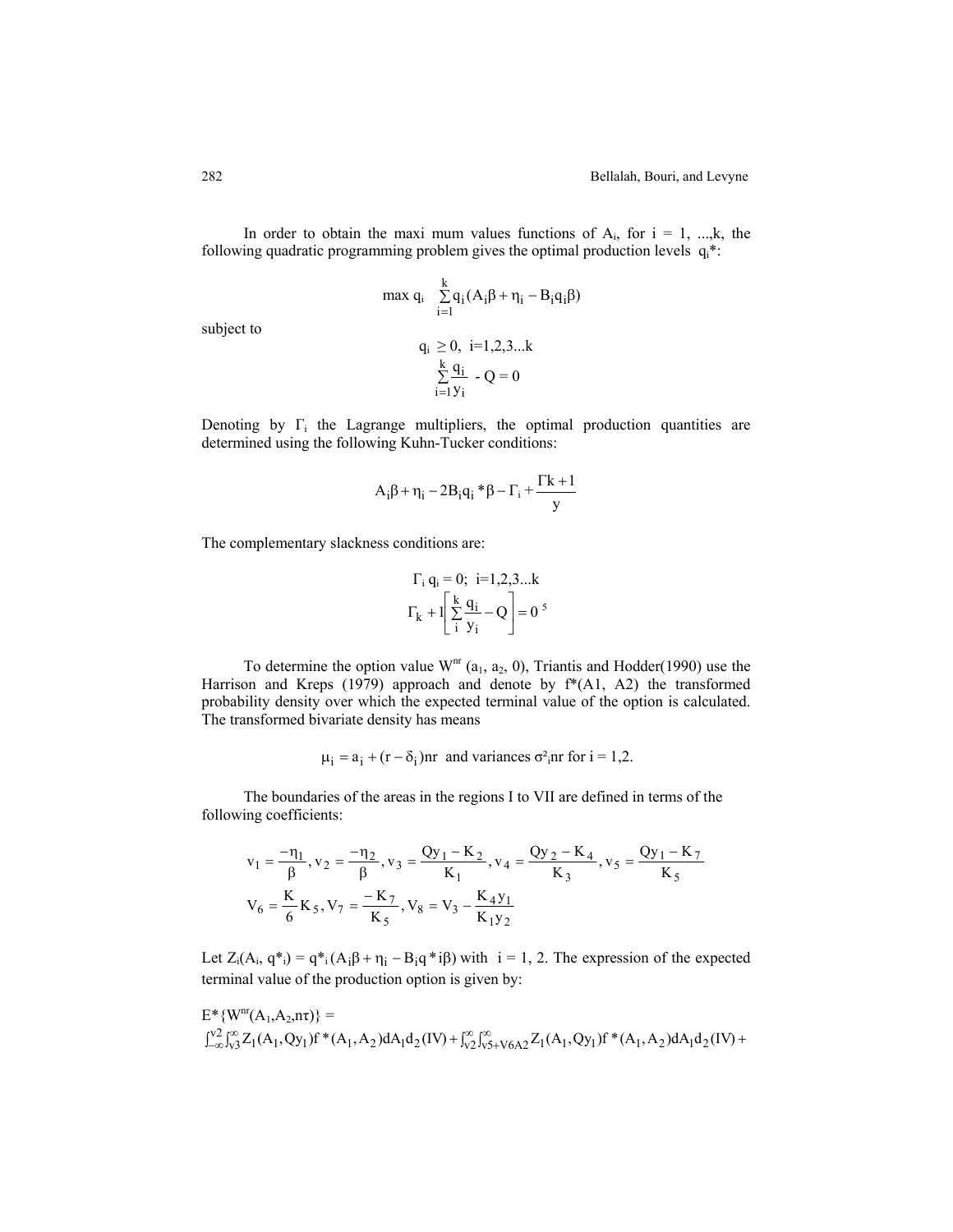$$
\int_{v_2}^{\infty} \int_{-\infty}^{v_7 + V_6 A_2} Z_1(A_1, K_1 A_1 + K_2) + Z_2(A_2, K_3 A_2 + K_4)] + f^*(A_1, A_2) dA_1 d_2(VI) +
$$
  

$$
\int_{v_2}^{\infty} \int_{-\infty}^{v_7 + V_6 A_2} Z_1(A_1, K_5 A_1 - K_6 A_2 + K_7) Z_2(A_2, y_2 Q - \frac{K_5 A_1 - K_6 A_2 + K_7}{yI} f^*(A_1, A_2) dA_1 d_2(VII) +
$$
  

$$
\int_{v_4}^{\infty} \int_{v_7 + V_6 A_2}^{V_5 + V_6 A_2} \left\{ Z_1(A_1, K_5 A_1 - K_6 A_2 + K_7) Z_2(A_2, y_2 Q - \frac{K_5 A_1 - K_6 A_2 + K_7}{Y_1} f^*(A_1, A_2) dA_1 dA_2(VII) \right\} dA_1 dA_2(VII)
$$

The net present value of manufacturing products is the sum of the present values for current and future production less the discounted stream of fixed costs and the initial outlay. It is given by:

$$
V(a_1, a_2, 0) = W0(a_1, a_2, 0) + \sum_{n=1}^{N-1} Wnr((a_1, a_2, 0) - \frac{CF(Q)(1 - e^{-rT})}{r} - I_0(Q))
$$

Where  $W^0$  (a<sub>1</sub>, a<sub>2</sub>, 0) =  $Z_1$  (a<sub>1</sub>, q<sup>\*</sup>(0)) +  $Z_2$  (a<sub>2</sub>, q<sup>\*</sup>2(0)) corresponds to the value of producing the first period.

Triantis and Hodder (1990) give an example to illustrate the above methodology. They calculate the NPV of manufacturing two products and specify the values of  $\delta_i$  and µMi for each product. They use the CAPM to determine the µMi. It is possible to extend all their results in the presence of information costs by applying the CAPMI of Merton (1987) instead of the standard CAPM in the determination of the term  $\mu$ Mi. A similar analysis can then be used in the presence of information costs.

# **IV. THE VALUATION OF REAL OPTIONS WITHIN INFORMATION COSTS IN A DISCRETE-TIME SETTING.**

The majority of the papers concerned with the pricing of real assets in a discrete time setting derive from the models for financial options pioneered by Cox, Ross and Rubinstein (1979).

#### **A The valuation of real assets in a simple discrete-time framework**

Salkin (1991) extends the basic binomial option pricing methodology to derive a consistent technique for the pricing of real hydrocarbon reserves. We extend this analysis to account for the effect of information costs.

In the classic binomial model of Cox, Ross and Rubinstein (1979), the price of the underlying asset goes up (u) or down (d) with a probability p and (1 -p). The use of this model is based on the presence of a "twin security" which exactly mimics the structure of the project. Consider an investor who can either trade a commodity or invest in a project which supplies the commodity. The use of the dynamics of prices of the commodity must provide a good foundation for the examination of the structure of the cash flows of the project.

By introducing information costs, the probability of an upward movement in the underlying asset price can be shown to be equal to:

$$
p = \frac{r - \lambda c - d}{u - d}
$$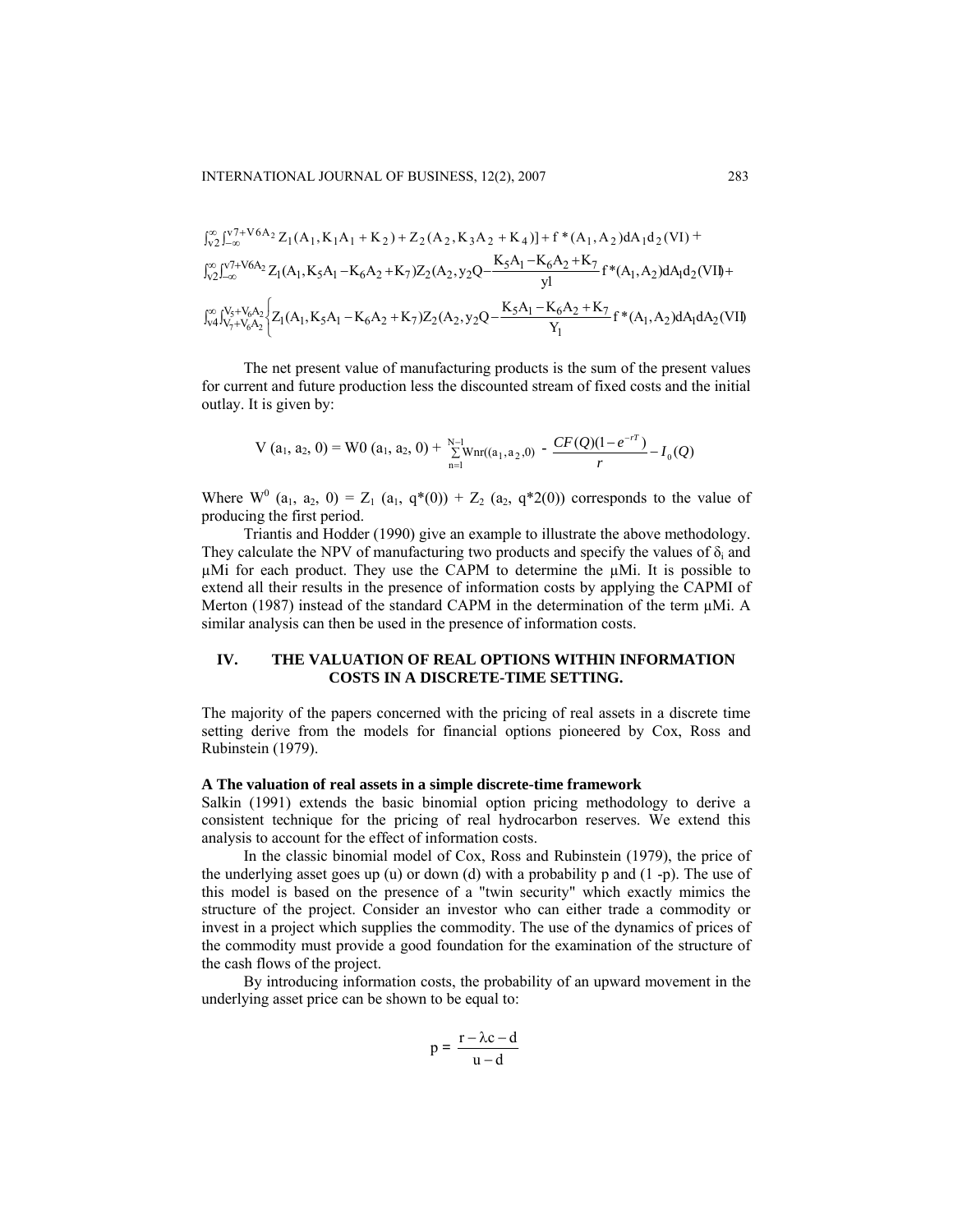The price uncertainty is described by a lattice:  $S_{i,t} = S_{0,0} \mu^{i} d^{i-t}$ 

Where  $S_{0, 0}$  is the price of the underlying commodity.

Let us denote  $P_t$ : the production of a commodity at time t;  $F_t$ : the fixed costs of production at time t;  $V_t$ : the variable costs of production per unit of commodity at time t; and  $\tau$  : corporation tax rate on positive cash flows at time t.

These profiles can be used to construct gross revenue, net revenue and post-tax cash flows. Using a lattice of post-tax cash flows, it is possible to calculate the Expected NPV of the project (ENPV). The lattice gross revenue  $G_{i,t}$  corresponds to the spot lattice  $S_{i,t}$  times the production profile  $P_t$  for all time and states t.

$$
G_{i,t} = S_{i,t} P_t
$$

The net revenue lattice  $N_{i,t}$  pre-taxation corresponds to the gross revenue less the cost profiles  $F_t$  and  $V_t$ :

$$
N_{i,t} = G_{i,t} - F_t - P_t V_t
$$

The application of a taxation rate to all positive cash flows, gives a lattice that describes the cash flows of the project:

$$
\Phi_{i,t} = N_{i,t} \geq 0, N_{i,t} (1 - r)
$$
  

$$
\Phi_{i,t} = N_{i,t} < 0, N_{it}
$$

The resulting lattice describes the post tax cash flows of the project. The added value to the project resulting from the ability to implement any decision contingent on the cash flows,  $\Phi_{i,t}$ .

In general, a decision rule is used to decide on the abandonment of a project, the contraction of its scale, the expansion of its scale, or capacity, etc. For example, the decision to abandon is taken when both the post tax cash flows in the current period are negative and the expected future post cash flows from the current time t and state i is negative.

The expected value of all future post tax cash flows from current time t can be calculated by beginning at the end for  $T = N$ . If we denote by  $\psi_{i,t}$  the expected value of all future post tax cash flows for the current time t and state i, then:

$$
\psi_{i,t} = \frac{1}{R + \lambda c} \Big[ p(\psi_{i+t}, t + 1 + \phi_{i+1}, t + 1) + (1 - p)(\psi_i, t + 1 + \phi_{i,t+1}) \Big]
$$

where R refers to one plus the riskless rate of interest.

Now, it is possible to get a structure of cash flows that accounts for the abandonment decision:  $\Pi_{i,t} = \text{Max}[\Phi_{i,t}; \psi_{i,t}]$ .

Repeating this procedure for all states at each period gives the project's value  $\Pi_i$ with the embedded option to abandon the production. The process by which  $\Pi_i$  0, 0 is calculated is denoted by:

$$
\Pi = F_n(P_t, F_t, V_t, \tau, \sigma, \lambda s, \lambda c, S_{0,0})
$$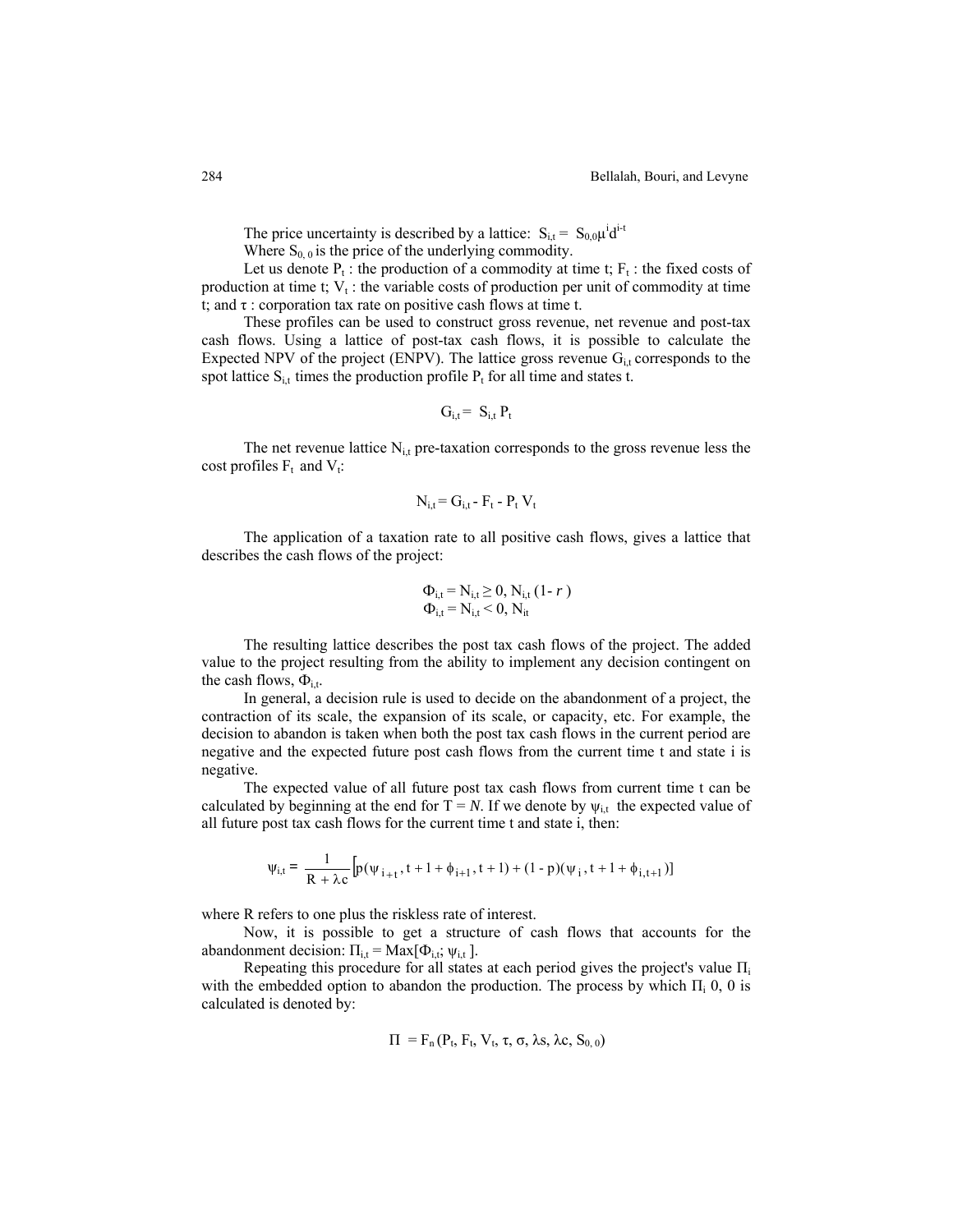#### **B. The generalization of discrete time models**

Trigeorgis (1991) proposed a Log-transformed binomial model for the pricing of several complex investment opportunities with embedded real options. The model can be extended to account for information costs. The value of the expected cash flows or the underlying asset V satisfies the following dynamics:

$$
\frac{dV}{V} = \alpha dt + \sigma dz
$$

Consider the variable  $X = \log V$  and  $K = \sigma^2 dt$ . If we divide the project's life T into N discrete intervals of length τ, then K can be approximated from  $\sigma^2 \frac{T}{N}$ .

Within each interval, X moves up by an amount  $\Delta X = H$  with probability (1 – Π) or down by the same amount ΔX = -H with probability (1 - Π). The mean of the process is E(dX) =  $\mu$ K; and its variance is Var(dX)= K with  $\mu = \frac{(r + \lambda s)}{\sigma^2} - \frac{1}{2}$  $\overline{\mathbf{c}}$  $\frac{(r+\lambda s)}{\sigma^2} - \frac{1}{2}$ .

The mean and the variance of the discrete process are:

$$
E(\Delta X) = 2 \text{ IIH} - \text{H}
$$
 and  $Var(\Delta X) = \text{H}^2 - [E(\Delta X)]^2$ .

The discrete time process is consistent with the continuous diffusion process when  $2 \pi H -H = \mu K$ , with  $\mu = \frac{(r + \lambda s)}{\sigma^2} - \frac{1}{2}$  $\overline{\mathbf{c}}$  $\frac{f(r+\lambda s)}{\sigma^2} - \frac{1}{2}$  so  $\pi = \frac{1}{2}(1 + \frac{\mu K}{H})$  and  $H^2 - (\mu K)^2$  so that  $H = \sqrt{K + (\mu K)^2}$ .

The model can be implemented in four steps. In the first step, the cash flows CF are specified. In the second step, the model determines the following key variables: the time-step:

K from 
$$
\frac{\sigma^2 T}{N}
$$
,  
\nThe drift  $\mu$  from  $\frac{(r + \lambda s)}{\sigma^2 - 0.5}$ ,  
\nThe state-step H from  $\sqrt{K + (\mu K)^2}$ .  
\nAnd the probability  $\Pi$  from  $\frac{1}{2}(1 + \frac{\mu K}{H})$ .

Let "j" be the integer of time steps (each of length K), i the integer index for the state variable  $X$  (for the net number of ups less downs). Let  $R(i)$  be the total investment opportunity value (the project plus its embedded options). In the third step, for each state i, the project's values are  $V(i) = e^{(X0 + iH)}$ 

The total investment opportunity values are given by the terminal condition

$$
R(i) = max[V(i), 0]
$$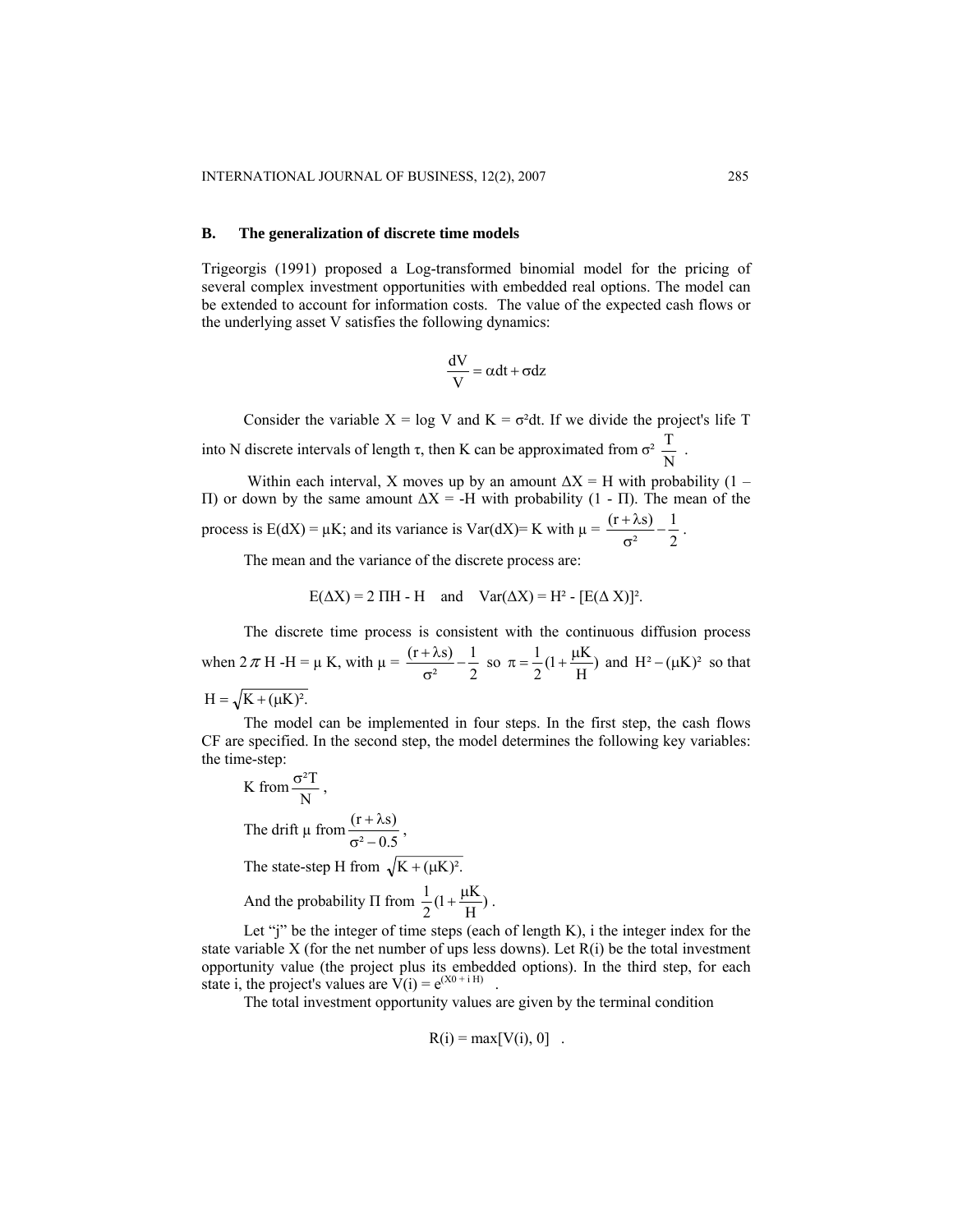The fourth step follows an iterative procedure. Between two periods, the value of the opportunity in the earlier period *i* at state *i*,  $R'(i)$  is given by:

$$
R'(i) = e^{-(r+\lambda c)(\frac{K}{\sigma^2})} \left[ \pi R(i+1) + (1-\pi) R(i-1) \right]
$$

In this setting, the values of the different real options can be calculated by specifying their payoffs. The payoff of the option to switch or abandon for salvage value S is  $R'$ = max $(R, S)$ . The payoff of the option to expand by e by investing an amount I4 is  $R' = R + \max$  (eV - I4,0). The payoff of the option to contract the project scale by c saving an amount I3 is  $R' = R + max(I'3 - cV, 0)$ . The payoff of the option to abandon by defaulting on investment  $12$  is:  $R' = max(R - I2, 0)$ . The payoff of the option to defer (until next period) is  $R' = \max (e^{-(r + \lambda c)T} E(R_{j+1}), R_j)$ . When a real option is encountered in the backward procedure, then the total opportunity value is revised to reflect the asymmetry introduced by that flexibility or real option. This general procedure can be applied for the valuation of several projects and firms in the presence of information costs.

## **V. SUMMARY**

This paper develops some results regarding the valuation of the firm and its real options in the presence of information uncertainty. We propose some simple models for the analysis of the investment decision under

Uncertainty and sunk costs. First, we use Merton (1987) model of capital market equilibrium with incomplete information to determine the appropriate rate for the discounting of risky cash flows under incomplete information. This allows the extension of the EVA concept under incomplete information.

Second, we study potential applications of option pricing theory in continuous time for the valuation of simple and complex real options.

Third, we extend the standard analysis for the valuation of flexibility as a complex option within information uncertainty.

Fourth, a general context is proposed for the valuation of real options and the pricing of real assets in a discrete-time setting. Salkin (1991) shows how to apply the Cox, Ross and Rubinstein (1979) model for the valuation of complex capital budgeting decisions. The methodology is applied to a hypothetical case of a marginal natural resource project. The real benefit of this technique arises in its ability to value more realistically situations in which traditional techniques attributed little or no worth. Following the analysis in Salkin (1991), we develop a simple context for the valuation of real options using option pricing techniques in the presence of information Costs. Then, using the Trigeorgis (1991) general Log-transformed binomial model for the pricing of complex investment opportunities, we provide a context for the valuation of these options under incomplete information. It is possible to use the main results in exotic options to value different real options. However, it is important to note that real options can be sometimes more difficult to value in the presence of information costs and a dependency between different real options in the same project.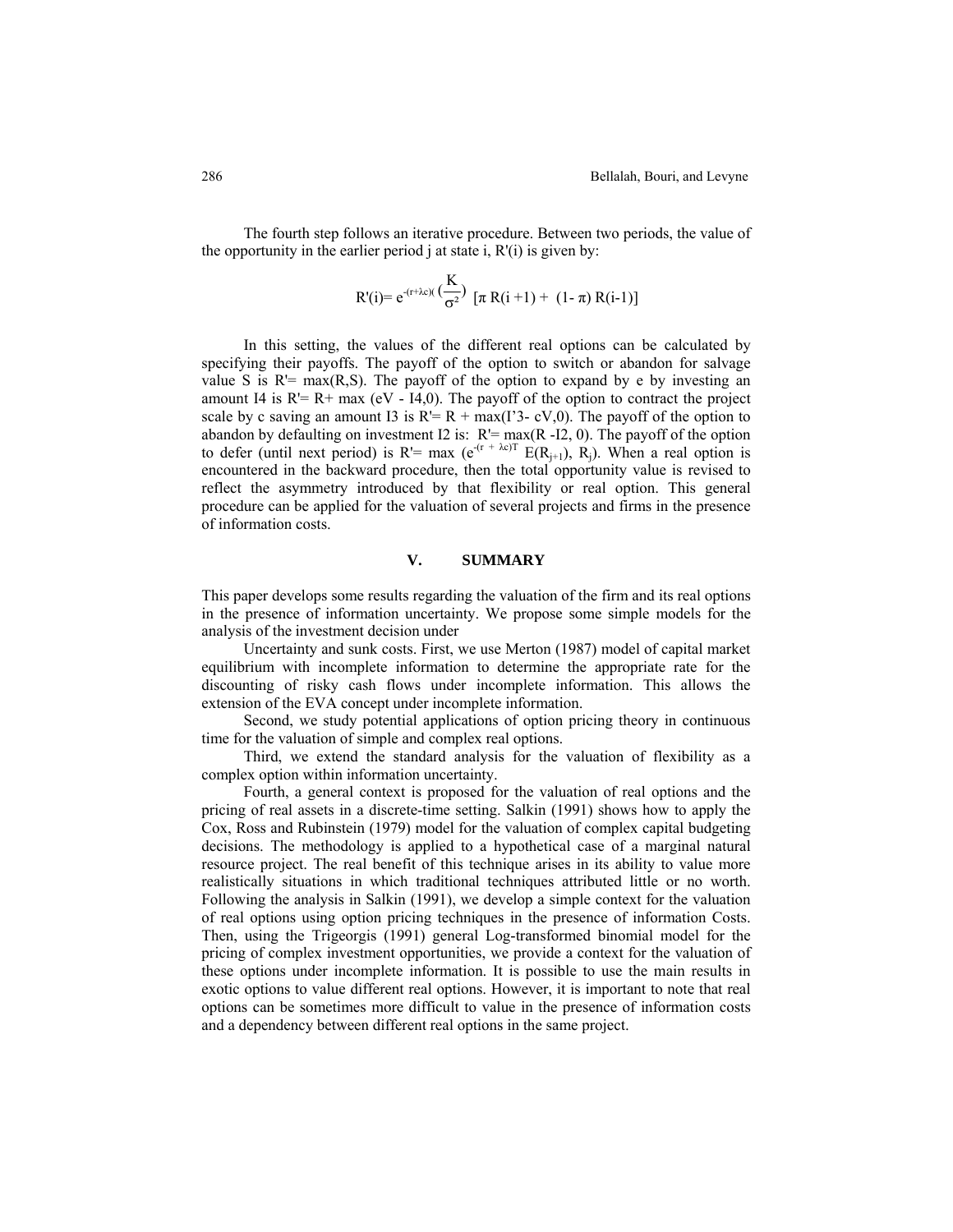#### **ENDNOTES**

- 1. For a survey of important results in the standard literature, the reader can refer to Brealey and Myers (1985) and Bellalah (1998). For the valuation in the presence of information costs, we can refer to Bellalah (2001, 2002).
- 2. These models undermine the theoretical foundation of standard neoclassical investment models and invalidate the net present value criteria in investment choice under uncertainty. For a survey of this literature, the reader can refer to Pindyck (1991), Trigeorgis (1993 a, b, c 1996), Dixit (1995), Luehrman (1997, 1998) and the references in that paper.
- 3. The formula can be derived using a similar context as that in Roll (1977), Geske (1979), Whaley (1981) and Bellalah (1999). The valuation by duplication technique can be implemented. Consider the following portfolio of options:

 $a$ / the purchase of a European call  $c_a$  having a strike price I and a maturity date T, b/ the purchase of a European call  $c_b$  with a strike price  $S_{crt*}$  and a maturity date t<sup>\*</sup>, c/ the sale of a European call option c on the option defined in a/ with a strike price ( $S_{cr}$ + D - I) and a maturity date (t\* - ε).

The contingent payoff of this portfolio of options is identical to that of an American call. In a perfect market, the absence of costless arbitrage opportunities ensures that the American call value is identical to that of this portfolio. The American call value must be equal to the sum of the three options in the portfolio.

The option  $c_a$ , can be valued using an extension of the Merton's (1973) commodity option formula or the model in Bellalah (1999). The option  $c<sub>b</sub>$  can be priced using Bellalah (1999) for µla for which the strike price is  $S_{cr,t^*}$ . The option c<sub>c</sub> can be priced using an extension of the compound option for µla proposed in Geske (1979). Since the value of the American call is equivalent to the algebraic sum of the three options in the portfolio, we have:  $C = c_a + c_b - c_c$ .

- The uses of such curves appear alo in Pindyck (1988) and He and Pindyck (1989).
- 5. The solutions to the two last equations for two products involve seven types of feasable solutions. The seven regions denoted by Roman numerals and optimal production quantities for the  $(n+1)$ <sup>th</sup> period are:

I:  $\Gamma_1 \neq 0, \Gamma_2 \neq 0, \Gamma_3 = 0; q^*_{1} = 0, q^*_{2} = 0$ 

II: 
$$
\Gamma_1=0
$$
,  $\Gamma_2 \neq 0$ ,  $\Gamma_3 = 0$ ;  $q_1^* = K_1A_1 + K_2$ ,  $q^*_{2} = 0$   
\nIII:  $\Gamma_1 \neq 0$ ,  $\Gamma_2 = 0$ ,  $\Gamma_3 = 0$ ;  $q_1^* = 0$ ,  $q^*_{2} = K_3A_{2} + K_4$   
\nIV:  $\Gamma_1 = 0$ ,  $\Gamma_2 \neq 0$ ,  $\Gamma_3 = 0$ ;  $q_1^* = Qy_1$ ,  $q_2$ ,  $q^*_{2} = 0$   
\nV:  $\Gamma_1 \neq 0$ ,  $\Gamma_2 = 0$ ,  $\Gamma_3 \neq 0$ ;  $q^*_{1} = 0$ ,  $q_2^* = Qy_1$ ,  $q_2$   
\nVI:  $\Gamma_1=0$ ,  $\Gamma_2 = 0$ ,  $\Gamma_3 \neq 0$ ;  $q_1^* = K_1A_1 + K_2$ ,  $q^*_{2} = K_3A_{2} + K_4$   
\nVII:  $\Gamma_1=0$ ,  $\Gamma_2 = 0$ ,  $\Gamma_3 \neq 0$ ;  $q_1^* = K_3A_1 - K_6$ ,  $A_2 + K_7$ ,  $q^*_{2} = y_2$  [ $Q - \frac{q_1}{y_1}$ ]  
\nwhere:  $K_1 = \frac{1}{2B_1}$ ,  $K_2 = \frac{\eta_1}{2B_1\beta}$ ,  $K_3 = \frac{1}{2B_2}$ ,  $K_4 = \frac{\eta_2}{2B_2}$ ,  $K_5 = \frac{1}{2B}$ ,  $K_6 = \frac{y_2}{y_1}K_5$ ,  $K_7 = \frac{K_5}{\beta} \eta_1 - \frac{y_2}{y_1} \eta_2 + \frac{Y_2}{y_1} 2B_2Q\beta$   
\n $B = \left[ B_1 + \frac{y_2}{y_1} B_2 \right]$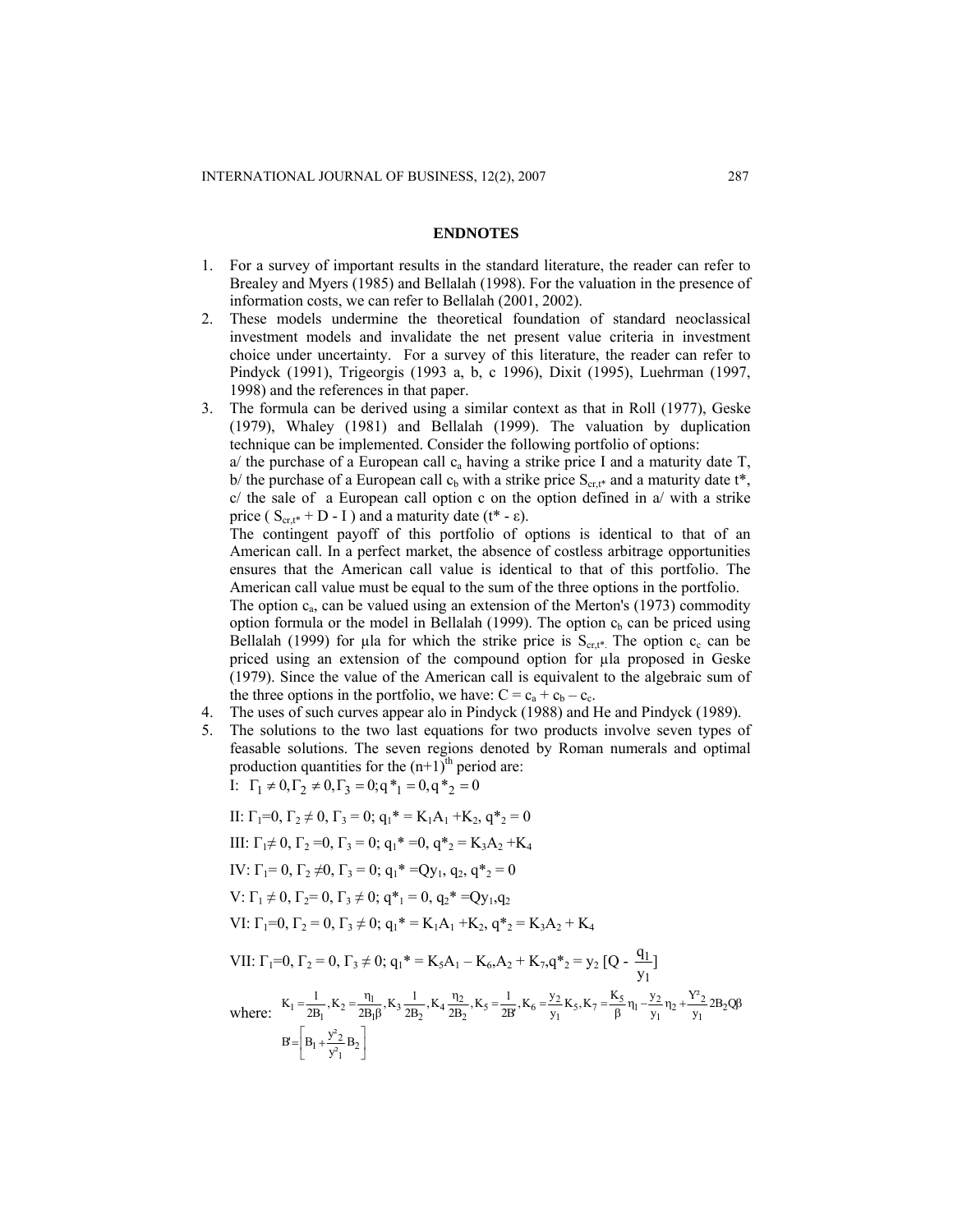#### **REFERENCES**

- Bellalah, M. and B. Jacquillat, 1995, "Option Valuation with Information Costs: Theory and Tests," *Financial Review*, 617-635.
- Bellalah, M., 1998. "Finance Moderne d'entreprise," *Economica*, Paris.
- Bellalah, M., 1999, "The Valuation of Futures and Commodity Options with Information Costs," *Journal of Futures Markets*, 19, 645-664.
- Bellalah, M. 2000, "Stratégies d'investissements technologiques, options réelles et information. In Gestion des risques dans un cadre International." *Economica*.
- Bellalah, M. 2001, "On Irreversibility, Sunk Costs and Investment under Incomplete Information," *Management Journal*, Vol 31.
- Bellalah, M., 2001, "Market Imperfections, Information Costs and the Valuation of Derivatives: Some General Results", *International Journal of Finance*, Vol 13, 1895-1928
- Bellalah, M. 2001, "A Re-examination of Corporate Risks under Incomplete Information," *International Journal of Finance and Economics* 6, 59-67.
- Bellalah, M. 2002, "Valuing Lease Contracts under Incomplete Information: A Real-Options Approach," *The Engineering Economist*, Vol 47, 193-211,
- Bellalah, M. 2002, "On Investment in Technological Innovations under Incomplete Information", *Real R&D Options*, book edited by Dean Paxson, Chapter 10.
- Black, F. and M Scholes, 1973, "The Pricing Of Options and Corporate Liabilities," *Journal of Political Economy*, 81, 637-659.
- Brealey, R.A. and S.C. Myers, 1985. *Principles of Corporate Finance*, third edition. McGraw-Hill.
- Brennan, M.J. and E. Schwartz, 1985, "Evaluating Natural Resource Investments," *Journal of Business*.
- Black, F., 1976, "The Pricing of Commodity contracts," *Journal of Financial Economics*, 79, Vol 3, 167-179.
- Cox, J. C. and M, Rubinstein, 1985, *Options Markets*, Prentice-Hall.
- Cox, J.C. and S.A. Ross and M. Rubinstein, 1979, "Option pricing: A simplified approach," *Journal of Financial Economics* 7, No. 3, 229-263.
- Dentskevich, P. and G. Salkin, 1991, "Valuation of Real Projects Using Option Pricing Techniques," *OMEGA International Journal of Management Science*, Vol. 19, No. 4, pp. 207-222.
- Dixit, A. K, 1995, "Irreversible Investment with Uncertainty and Scale Economies," *Journal of Economic Dynamics and Control*, No. 19, 327-350.
- Geske R., 1979, "The Valuation of Compound Options," *Journal of Financial Economics* 7, 375-380.
- Harrison, J.M. and D. Kreps, 1979, "Martingales and Arbitrage in Multiperiod Securities Markets," *Journal of Economic Theory*, 20, 381-408.
- He, H. and R. Pindyck, 1989, "Investments in Flexible Production Capacity," MIT, Sloan School of Management, Working Paper, N 2102-89, March.
- Kellogg, D. and J.C. Charnes, 1999, "Using Real-Options Valuation Methods for a Biotechnology Firm," Working Paper, University of Kansas, School of Business.
- Luehrman, T., 1998, "Investment Opportunities as Real Options: Getting Started on the Numbers," *Harvard Business Review*, July-August.